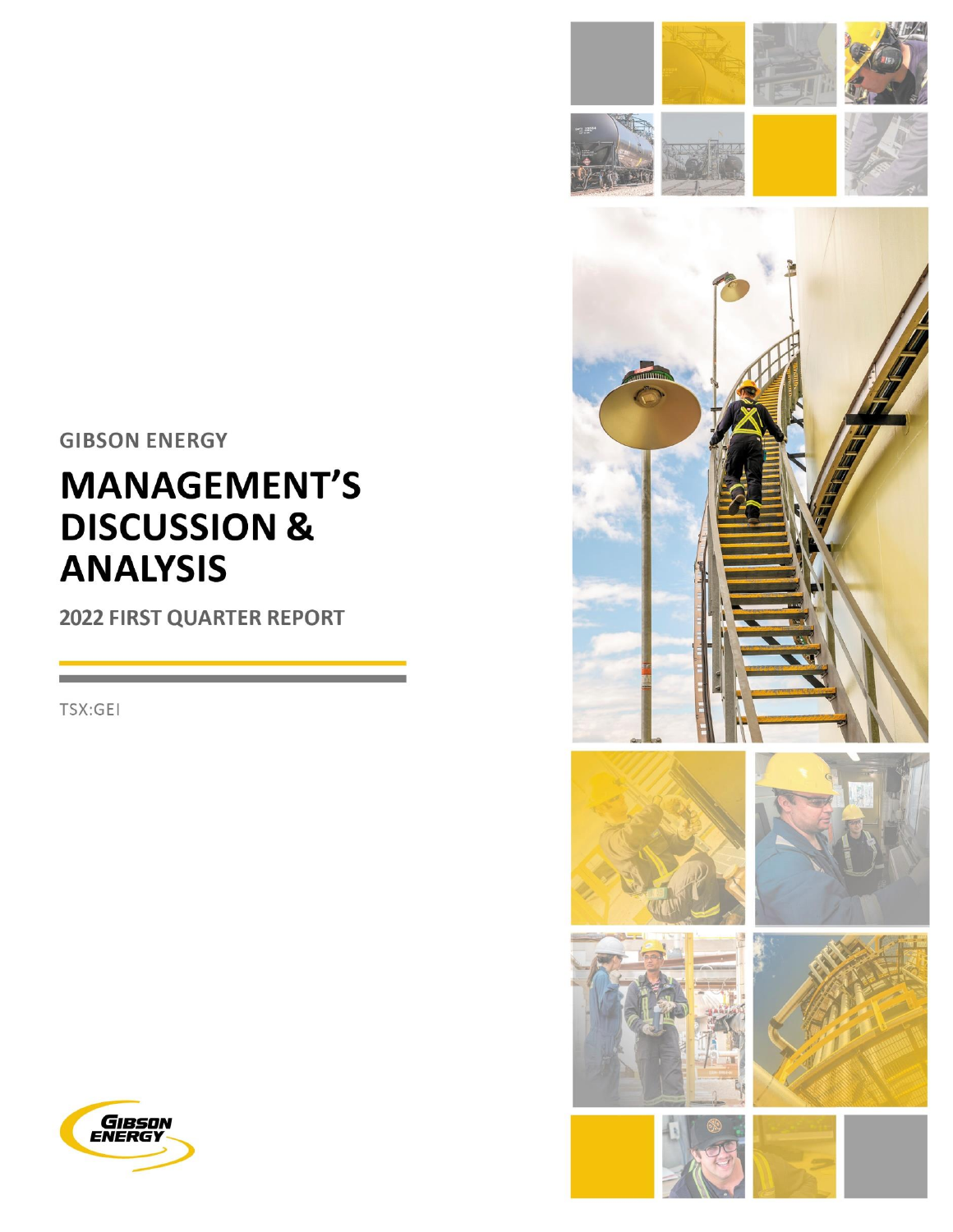## **Table of Contents**

# *Basis of Presentation*

*The following MD&A was prepared and approved by the Board of Gibson Energy Inc. ("we", "our", "us", "Gibson", "Gibson Energy" or the "Company") as of May 2, 2022 and should be read in conjunction with the unaudited condensed consolidated financial statements and related notes of the Company for the three months ended March 31, 2022 and 2021, the audited consolidated financial statements and related notes of the Company for the years ended December 31, 2021 and 2020, which were prepared under International Financial Reporting Standards as issued by the International Accounting Standards Board, also referred to as GAAP. Amounts are stated in thousands of Canadian dollars except volumes and per share data, unless otherwise noted. The unaudited condensed consolidated financial statements do not include all the annual disclosures required by IFRS and should be read in conjunction with the audited consolidated financial statements and related notes for the fiscal year ended December 31, 2021. Additional information about Gibson, including our AIF for the year ended December 31, 2021 is available on our SEDAR profile at [www.sedar.com](http://www.sedar.com/) and on our website at [www.gibsonenergy.com.](http://www.gibsonenergy.com/) This MD&A contains forward-looking statements and specified financial measures and readers are cautioned that this MD&A should be read in conjunction with the Company's disclosures under "Forward-Looking Information" and "Specified Financial Measures". For a list of common terms or abbreviations used in this MD&A, refer to "Terms and abbreviations".* 

## *Specified Financial Measures*

*The Company has identified certain specified financial measures that management believes provide meaningful information in assessing the Company's underlying performance. Readers are cautioned that these measures do not have a standardized meaning prescribed by GAAP and therefore may not be comparable to similar measures presented by other entities. Refer to the "Specified Financial Measures" section of this MD&A for a list and description, including reconciliations to the most directly comparable GAAP measures, of such measures.*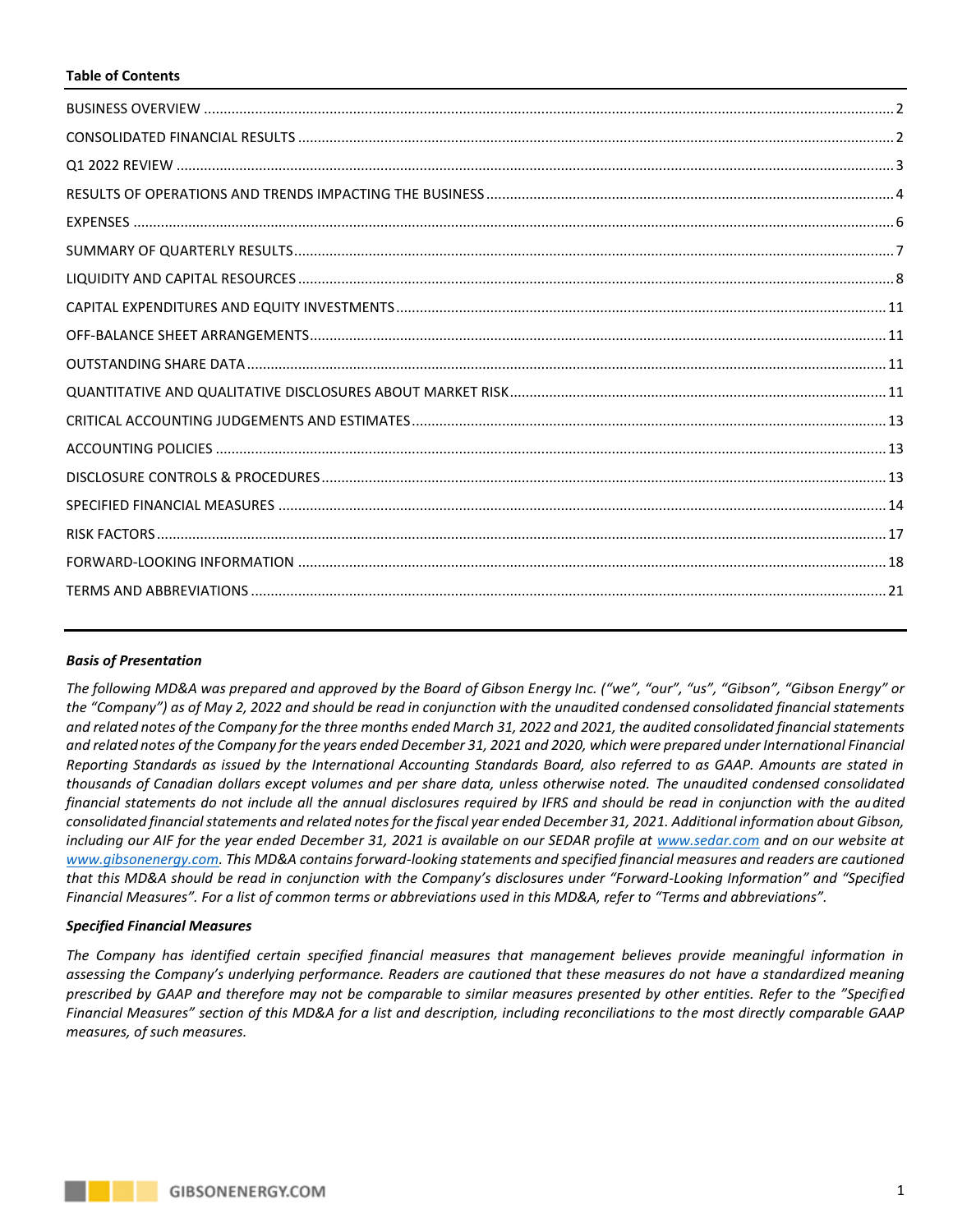# <span id="page-2-0"></span>**BUSINESS OVERVIEW**

Gibson is a Canadian-based liquids infrastructure company with its principal businesses consisting of the storage, optimization, processing, and gathering of crude oil and refined products. Headquartered in Calgary, Alberta, the Company's operations are focused around its core terminal assets located at Hardisty and Edmonton, Alberta, and also include the Moose Jaw Facility and an infrastructure position in the United States.

# <span id="page-2-1"></span>**CONSOLIDATED FINANCIAL RESULTS**

|                                                                          |                | Three months ended March 31,           |               |  |  |
|--------------------------------------------------------------------------|----------------|----------------------------------------|---------------|--|--|
| (\$ thousands, except where noted)                                       | 2022           | 2021                                   | Change        |  |  |
| Revenue                                                                  | 2,688,452      | 1,609,732                              | 1,078,720     |  |  |
| Segment Profit <sup>(1)</sup>                                            | 137,625        | 115,109                                | 22,516        |  |  |
| Adjusted EBITDA <sup>(2)</sup>                                           | 120,660        | 103,062                                | 17,598        |  |  |
| Net income                                                               | 51,970         | 32,777                                 | 19,193        |  |  |
| Cash flow from operating activities                                      | 305,736        | 43,577                                 | 262,159       |  |  |
| Distributable cash flow (2)                                              | 79,119         | 63,753                                 | 15,366        |  |  |
| Growth capital including equity investments (3)                          | 35,828         | 28,519                                 | 7,309         |  |  |
| Basic income per share (\$/share)<br>Diluted income per share (\$/share) | 0.35<br>0.35   | 0.22<br>0.22                           | 0.13<br>0.13  |  |  |
| Dividends declared<br>Dividends (\$/share)                               | 54,575<br>0.37 | 51,266<br>0.35                         | 3,309<br>0.02 |  |  |
|                                                                          |                | Trailing twelve months ended March 31, |               |  |  |

|                                         | Trailing twelve months ended March 31, |      |                          |  |
|-----------------------------------------|----------------------------------------|------|--------------------------|--|
|                                         | 2022                                   | 2021 | Change                   |  |
| Ratios                                  |                                        |      |                          |  |
| Net debt to adjusted EBITDA ratio (4,5) | 2.7                                    | 3.0  | (0.3)                    |  |
| Debt to capitalization ratio            | 47%                                    | 47%  | $\overline{\phantom{a}}$ |  |
| Interest coverage ratio                 | 11.3                                   | 8.7  | 2.6                      |  |
| Dividend payout ratio (4)               | 68%                                    | 72%  | (4)%                     |  |

*(1) Total segment profit is a total of segments measure. See the "Specified Financial Measures" section of this MD&A for more information.*

*(2) Adjusted EBITDA and distributable cash flow are non-GAAP financial measures. See the "Specified Financial Measures" section of this MD&A for information on each non-GAAP financial measure.*

*(3) Growth Capital including equity investments is a supplementary financial measure. See the "Specified Financial Measures" section of this MD&A for more information.*

*(4) Net debt to adjusted EBITDA ratio and dividend payout ratio are non-GAAP financial ratios. See the "Specified Financial Measures" section of this MD&A for more information.*

*(5) Long-term debt as at March 31, 2022 and 2021 was \$1,480.0 million and \$1,507.5 million, respectively. See the "Specified Financial Measures" section of this MD&A for more information.*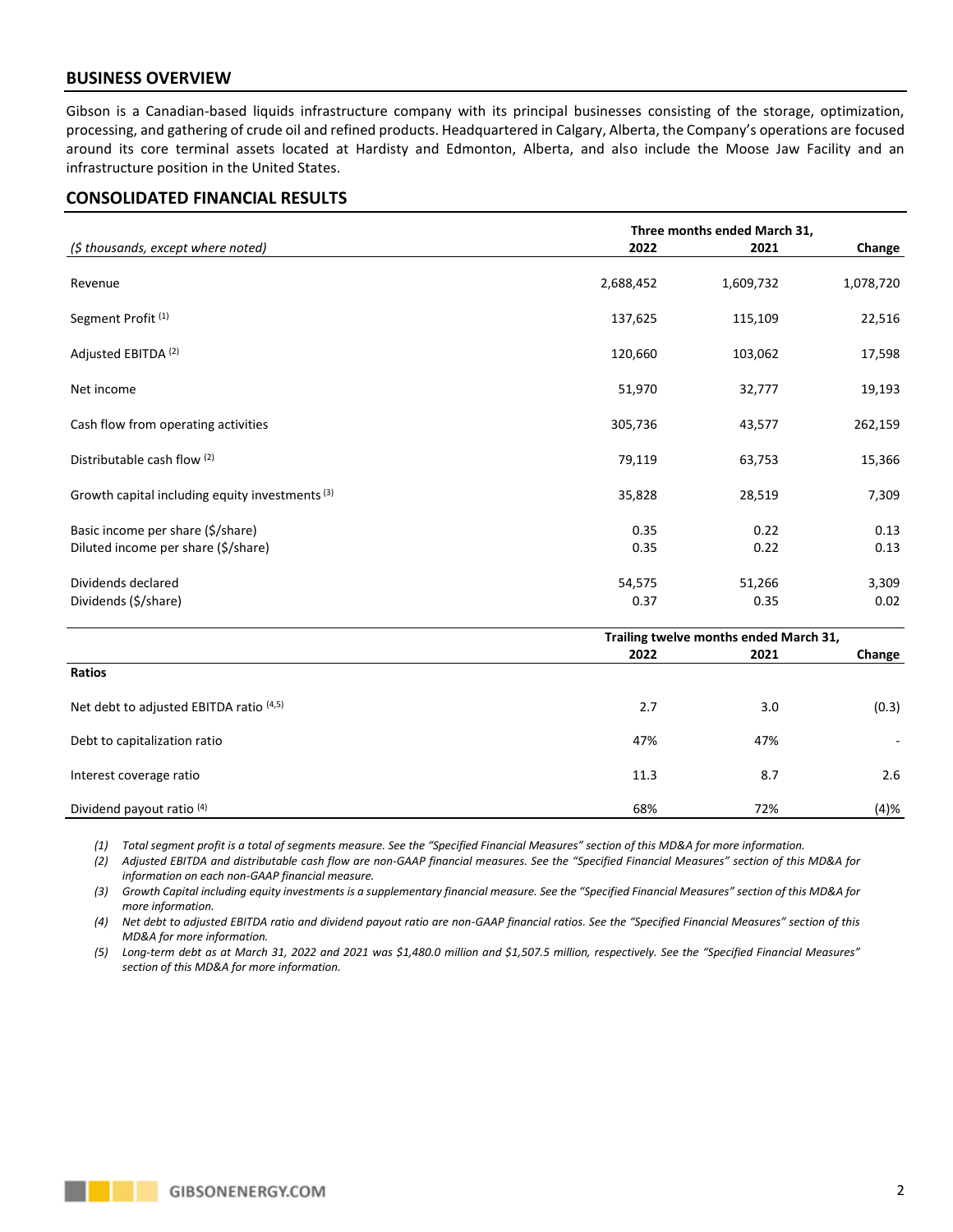# <span id="page-3-0"></span>**Q1 2022 REVIEW**

- o Revenue of \$2,688.5 million increased by \$1,078.7 million for the three months ended March 31, 2022 compared to \$1,609.7 million for the three months ended March 31, 2021, primarily due to higher commodity prices and volumes from the Marketing segment.
- o Segment profit of \$137.6 million increased by \$22.5 million for the three months ended March 31, 2022 compared to \$115.1 million for the three months ended March 31, 2021, primarily due to an increase in segment profit for the Marketing segment.
- o Adjusted EBITDA of \$120.7 million increased by \$17.6 million for the three months ended March 31, 2022 compared to \$103.1 million, for the three months ended March 31, 2021, primarily due to an increase in Adjusted EBITDA for the Marketing segment.
- o Net income of \$52.0 million increased by \$19.2 million for the three months ended March 31, 2022 compared to \$32.8 million for the three months ended March 31, 2021, primarily due to the improved performance in the Marketing segment as described above, partially offset by higher income tax expense.
- o Cash flow from operating activities of \$305.7 million increased by \$262.2 million for the three months ended March 31, 2022 compared to \$43.6 million for the three months ended March 31, 2021, primarily due to changes in working capital items as well as higher earnings during the current period as noted above.
- o Distributable cash flow of \$79.1 million increased by \$15.4 million for the three months ended March 31, 2022 compared to \$63.8 million for the three months ended March 31, 2021, primarily due to higher Adjusted EBITDA in the current period as described above, resulting in a dividend payout ratio of 68% for the twelve months ended March 31, 2022.
- o Growth capital expenditures including equity investments was \$35.8 million for the three months ended March 31, 2022, primarily directed towards projects at the Edmonton Terminal and a fuel switching project at the Moose Jaw Facility that will improve margins and reduce emissions.
- o During the three months ended March 31, 2022, the Company purchased for cancellation 0.8 million common shares at an average price of \$24.94 per common share for total consideration of \$19.4 million.
- o The Company declared quarterly dividends of \$0.37 per common share for the three months ended March 31, 2022 compared to \$0.35 per common share for the three months ended March 31, 2021. Total dividends declared for the three months ended March 31, 2022 were \$54.6 million, compared to \$51.3 million for the three months ended March 31, 2021.

## **SUBSEQUENT EVENTS**

- o Subsequent to the end of the quarter, the Company placed the Biofuels blending project at the Edmonton Terminal into service ahead of schedule and within budgeted capital on a fixed-fee basis and a 25-year term.
- o On April 27, 2022, the Company amended its \$750 million revolving credit facility and extended its maturity date from April 2026 to April 2027, amongst other amendments.
- o On May 2, 2022, the Board declared a quarterly dividend on its outstanding common shares of \$0.37 per common share, for the first quarter of 2022. The common share dividend is payable on July 15, 2022 to shareholders of record at the close of business on June 30, 2022*.*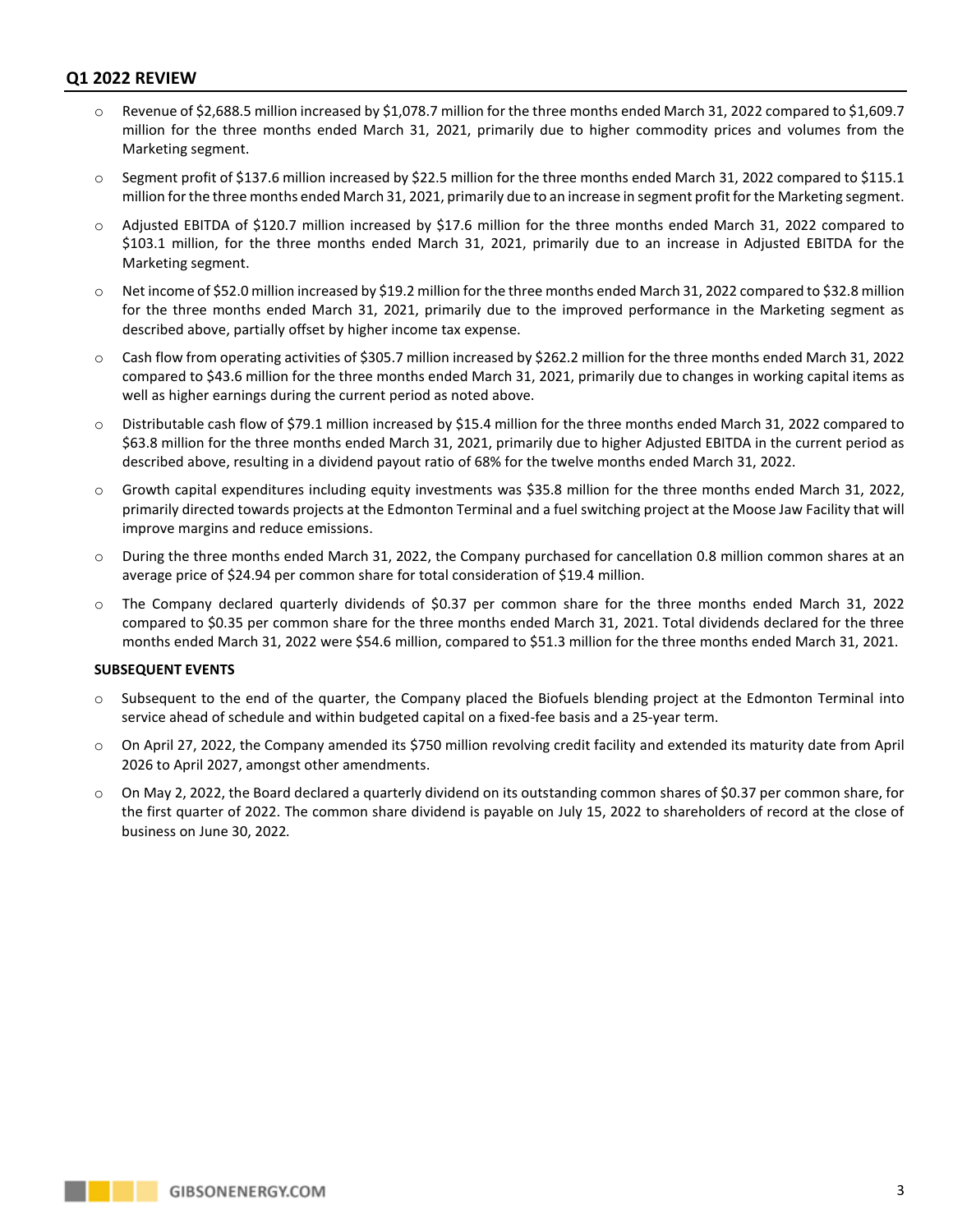# <span id="page-4-0"></span>**RESULTS OF OPERATIONS AND TRENDS IMPACTING THE BUSINESS**

Gibson regularly evaluates its long-range strategic plan in order to assess the implications of emerging macroeconomic, societal, political and industry trends, and how these trends have the potential to affect Gibson's business and prospects over the short-term and the medium to long-term. Management has identified the primary risk factors that could have a material impact on the financial results and operations of the Company. Such risk factors are described in the "Risk Factors" section of the 2021 year end MD&A and AIF, of which have been updated as appropriate in this MD&A. The Company's financial and operational performance is potentially affected by a number of factors, including, but not limited to, the factors described within the "Forward-Looking Information" section of this MD&A. This MD&A contains forward-looking statements based on Company's current expectations, estimates, projections and assumptions. This information is provided to assist readers in understanding the Company's future plans and expectations and may not be appropriate for other purposes.

The Company's senior management evaluates segment performance based on a variety of measures depending on the segment being evaluated, including segment profit, segment revenue and volumes. The Company defines segment profit as revenue less cost of sales (excluding depreciation, amortization and impairment charges) and operating expenses. Segment profit also includes the Company's share of equity pick up from equity accounted investees. Segment revenue presented in the tables below include inter-segment revenue, as this is considered more indicative of the level of each segment's activity. Profit by segment excludes depreciation, amortization, accretion, impairment charges, stock-based compensation, and corporate expenses such as income taxes, interest and general and administrative expenses, as senior management looks at each period's earnings before corporate expenses and non-cash items, as one of the Company's important measures of segment performance. The exclusion of depreciation, amortization and impairment expense could be viewed as limiting the usefulness of segment profit as a performance measure because it does not take into account, in current periods, the implied reduction in value of the Company's capital assets (such as, tanks, pipelines and connections, and plant and equipment) caused by use, aging and wear and tear. Repair and maintenance expenditures that do not extend the useful life, improve the efficiency or expand the operating capacity of the Company's capital assets are charged to operating expense as incurred. Adjusted EBITDA is a non-GAAP measure that, as described in "Specified Financial Measures", adjusts for certain non-cash items that are not reflective of ongoing operations while still being included in the segment profit.

The Company's segment analysis involves an element of judgment relating to the allocations between segments. Inter-segment sales, cost of sales and operating expenses are eliminated on consolidation. Transactions between segments and within segments are valued at prevailing market rates. The Company believes that the estimates with respect to these allocations and rates are reasonable.

The following is a discussion of the Company's segmented results of operations for the three months ended March 31, 2022 and 2021:

# **INFRASTRUCTURE**

The Infrastructure segment is comprised of a network of oil infrastructure assets that include oil terminals, rail loading and unloading facilities, gathering pipelines, a crude oil processing facility and other small terminals. The primary facilities within this segment include the Hardisty and Edmonton Terminals, which are the principal hubs for aggregating and exporting oil and refined products out of the WCSB; the DRU which is located adjacent to the Hardisty Terminal; gathering pipelines which are connected to the Hardisty Terminal; an infrastructure position located in the U.S.; and the Moose Jaw Facility, which is impacted by maintenance turnarounds typically occurring within the spring every few years.

The Company is responding to the energy transition and evaluating strategic opportunities including advancing select projects and investing in new technologies. Desire for low carbon alternatives by customers, increasing competition and changes in demand could have an impact on the nature of services offered as the Company executes on those plans. Geopolitical instability in certain regions of the world and concern regarding energy security may have short and medium term impacts on the desirability of Canadian oil and gas, impacting the demand for the Company's infrastructure. The infrastructure segment primarily derives revenue from stable longterm take-or-pay agreements with investment grade counterparties. Such trends could also impact Company's ability to renew or renegotiate these contracts and may impact operational and financial results of the Infrastructure segment.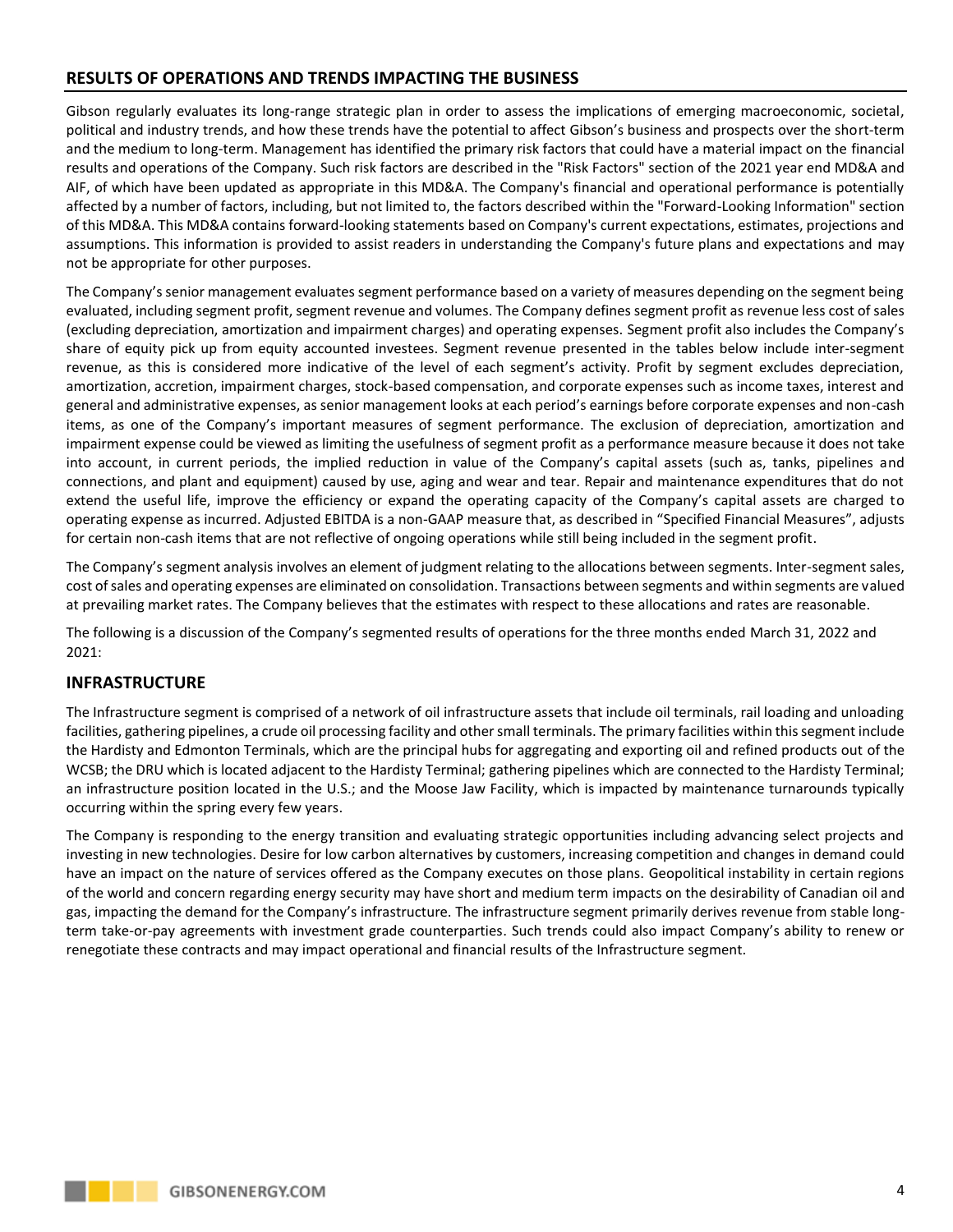The following table sets forth the operating results from the Company's Infrastructure segment for the for the three months ended March 31, 2022 and 2021:

|                                | Three months ended March 31, |         |          |  |  |
|--------------------------------|------------------------------|---------|----------|--|--|
| (\$ thousands, except volumes) | 2022                         | 2021    | Change   |  |  |
|                                |                              |         |          |  |  |
| Volumes (in thousands of bbls) | 119,092                      | 113.739 | 5,353    |  |  |
|                                |                              |         |          |  |  |
| Revenue                        | 129,082                      | 123,803 | 5,279    |  |  |
| Operating expenses & other (1) | 22,105                       | 15,528  | 6,577    |  |  |
| Segment profit                 | 106,977                      | 108,275 | (1, 298) |  |  |
|                                |                              |         |          |  |  |
| Adjusted EBITDA <sup>(2)</sup> | 108,988                      | 108.544 | 444      |  |  |

*(1) Includes the Company's share of equity pick up from equity accounted investees.* 

*(2) Adjusted EBITDA is a non-GAAP financial measure. See the "Specified Financial Measures" section of this MD&A for information on each non-GAAP financial measure.*

#### **Operational performance**

In the three months ended March 31, 2022 compared to the three months ended March 31, 2021:

Infrastructure volumes increased by 5.4 million barrels or 4.7%, largely attributable to increased throughput at the Hardisty and Edmonton terminals from certain customers utilizing their existing tankage.

#### **Financial performance**

In the three months ended March 31, 2022 compared to the three months ended March 31, 2021:

Revenue increased by \$5.3 million or 4%, primarily driven by higher throughout fees earned at the Edmonton terminal and higher activity levels within the Canadian pipelines business.

Operating expenses and other increased by \$6.6 million or 42%, driven primarily by the reversal of an accrual in the prior quarter pertaining to a regulatory matter, partially offset by an increase in the Company's share of equity pickup from its equity investments.

Adjusted EBITDA was relatively consistent. As a result of the factors discussed above, segment profit decreased by \$1.3 million.

## **MARKETING**

The Marketing segment involves the purchasing, selling, storing and optimizing of hydrocarbon products as part of supplying the Moose Jaw Facility and marketing its refined products as well as helping to drive volumes through the Company's key infrastructure assets. The Marketing segment also engages in optimization opportunities which are typically location, quality and time-based. The hydrocarbon products include crude oil, natural gas liquids, road asphalt, roofing flux, frac oils, light and heavy straight run distillates and an oil-based mud product. The Marketing segment sources the majority of its hydrocarbon products from Western Canada as well as the Permian basin and markets those products throughout Canada and the U.S.

The Marketing segment is exposed to commodity price fluctuations arising between the time contracted volumes are purchased and the time they are sold, as well as being exposed to pricing differentials between different geographic markets and/or hydrocarbon qualities. These risks are managed by purchasing and selling products at prices based on the same or similar indices or benchmarks, and through physical and financial contracts that include energy-related forward contracts, swaps, futures, options and other hedging instruments. Fair values of these derivative contracts fluctuate depending on the commodity prices and can impact segment profits in the form of realized or unrealized gains and losses, often offset by physical inventories, that can change significantly period over period. During the first quarter of 2022, as a result of the war in Ukraine and related sanctions against Russia, commodity prices have drastically increased. For more information about the risks associated with our use of financial instruments please refer to "Quantitative and Qualitative Disclosures about Market Risks" and "Risk Factors" in this MD&A.

Canadian road asphalt activity, related to refined products, is affected by the impact of weather conditions on road construction. Road asphalt demand peaks during the summer months when most of the road construction activity in Canada takes place. In the off-peak demand months for road asphalt, the demand for roofing flux continues. Demand for wellsite fluids is dependent on overall well drilling and completion activities, with activity normally the busiest in the winter months. Demand for natural gas liquids is also highest in the colder months of the year.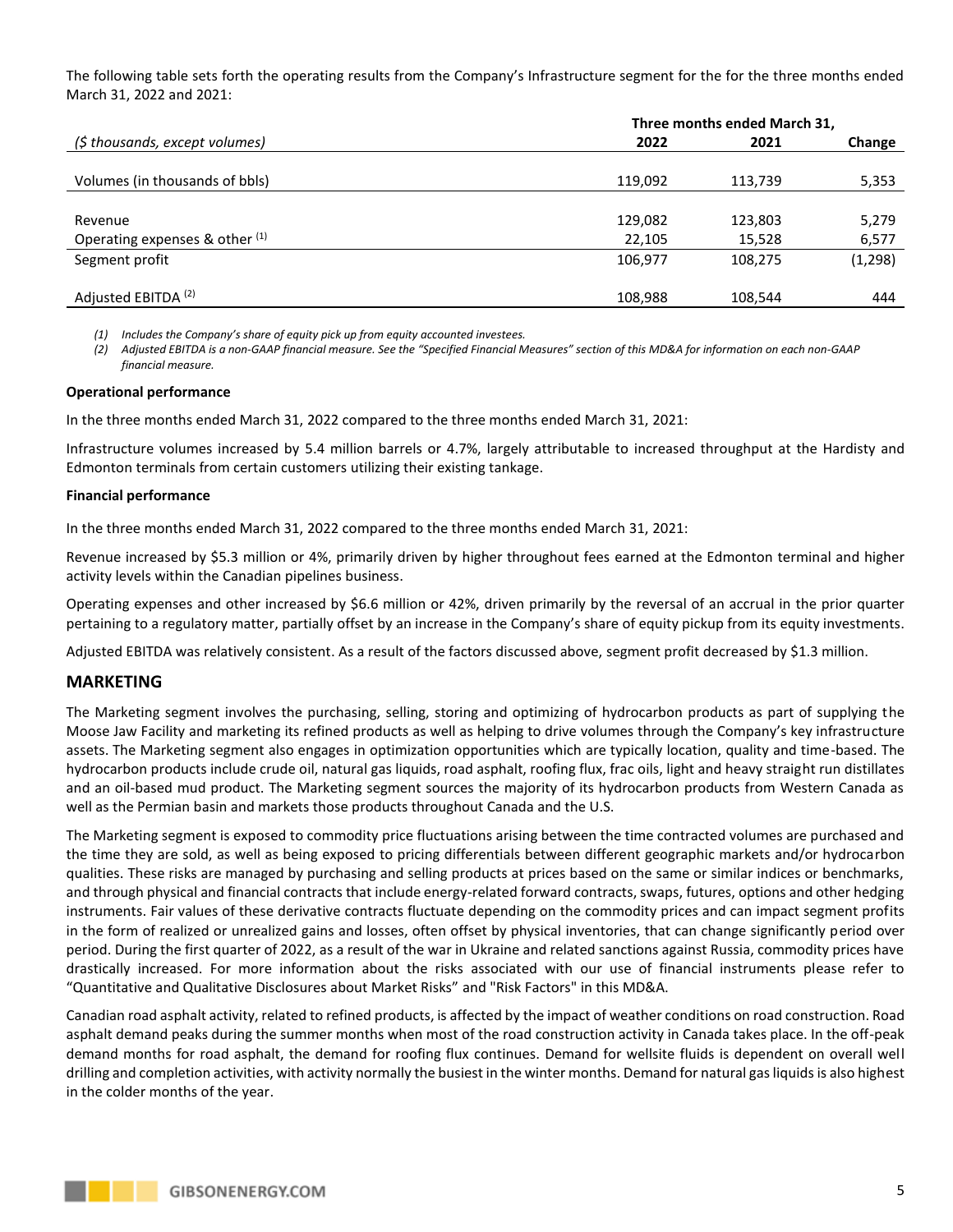|                                              |       | Three months ended March 31, |        |
|----------------------------------------------|-------|------------------------------|--------|
| (\$, except where noted)                     | 2022  | 2021                         | Change |
| WTI average price (\$USD/bbl)                | 94.29 | 57.84                        | 36.45  |
| WCS average differential (\$USD/bbl)         | 14.53 | 12.47                        | 2.06   |
| Average foreign exchange rates (\$CAD/\$USD) | 1.26  | 1.27                         | (0.01) |

The following table sets forth operating results from the Company's Marketing segment for the three months ended March 31, 2022 and 2021:

|                                  | Three months ended March 31, |           |           |  |  |
|----------------------------------|------------------------------|-----------|-----------|--|--|
| (\$ thousands, except volumes)   | 2022                         | 2021      | Change    |  |  |
|                                  |                              |           |           |  |  |
| Volumes (in thousands of bbls)   | 58,088                       | 48,539    | 9,549     |  |  |
| Revenue                          | 2,650,918                    | 1,547,397 | 1,103,521 |  |  |
| Cost of sales and other expenses | 2,620,270                    | 1,540,563 | 1,079,707 |  |  |
| Segment profit                   | 30,648                       | 6,834     | 23,814    |  |  |
| Adjusted EBITDA <sup>(1)</sup>   | 20,608                       | 3,250     | 17,358    |  |  |

*(1) Adjusted EBITDA is a non-GAAP financial measure. See the "Specified Financial Measures" section of this MD&A for information on each non-GAAP financial measure.*

## **Operational performance**

In the three months ended March 31, 2022 compared to the three months ended March 31, 2021:

Marketing volumes increased by 9.5 million barrels or 19.7%, largely attributable to higher activity from the Crude Marketing business as part of engaging in certain location, time, and quality-based opportunities.

#### **Financial performance**

In the three months ended March 31, 2022 compared to the three months ended March 31, 2021:

Revenue increased by \$1,104 million or 71% and cost of sales and other expenses increased by \$1,080 million or 70%. The increase in revenue and cost of sales and other expenses was largely due to higher average prices for crude, refined and other products, coupled with higher volumes during the current quarter as noted above.

Adjusted EBITDA increased by \$17.4 million. The increase was largely driven by increased location, time and quality-based opportunities for Crude Marketing during the current quarter.

Segment profit increased by \$23.8 million, due to the same factors as Adjusted EBITDA, as well as the effect of unrealized gains and losses on financial instruments recorded in both periods.

# <span id="page-6-0"></span>**EXPENSES**

|                             | Three months ended March 31, |        |         |  |
|-----------------------------|------------------------------|--------|---------|--|
| (\$ thousands)              | 2022                         | 2021   | Change  |  |
| General and administrative  | 8,936                        | 8,732  | 204     |  |
| Depreciation and impairment | 30,108                       | 31,201 | (1,093) |  |
| Right-of-use depreciation   | 6,410                        | 8,061  | (1,651) |  |
| Amortization and impairment | 1,921                        | 2,022  | (101)   |  |
| Stock based compensation    | 6,155                        | 8,952  | (2,797) |  |
| Foreign exchange loss       | 1,202                        | 292    | 910     |  |
| Net interest expense        | 14,921                       | 14,988 | (67)    |  |
| Income taxes                | 16,002                       | 8,084  | 7.918   |  |

In the three months ended March 31, 2022, compared to the three months ended March 31, 2021:

#### **General and administrative, excluding depreciation and amortization**

General and administrative expenses were relatively consistent.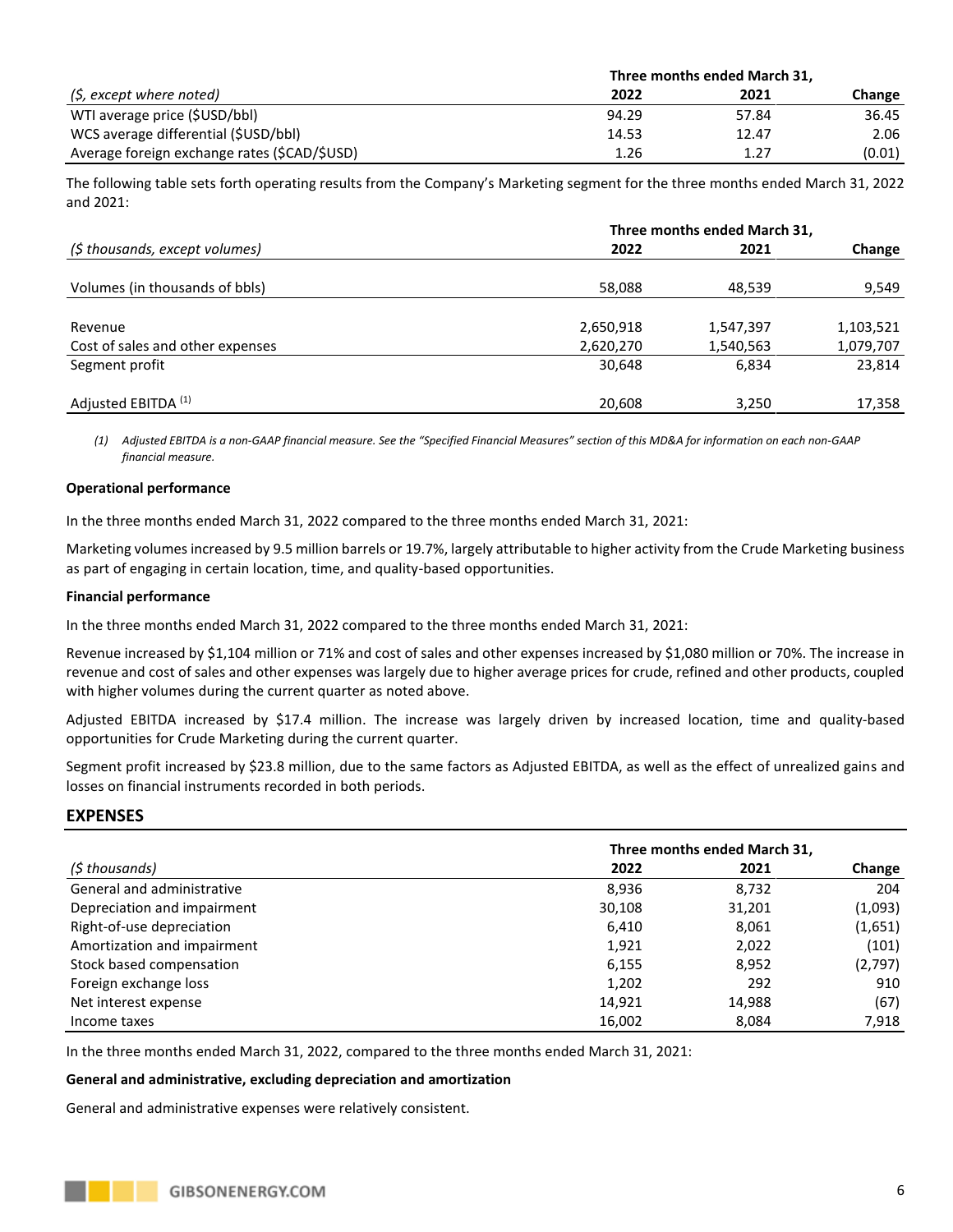## **Depreciation and impairment**

Depreciation and impairment decreased slightly mainly due to lower capital investments in the current period and the timing of projects put into operation.

## **Right-of-use asset depreciation**

Right-of-use asset depreciation decreased \$1.6 million due to an active strategy to reduce the number of rail cars leased, primarily through expiring leases not being renewed or renewed at reduced rates.

## **Amortization and impairment**

Amortization expense was relatively consistent.

## **Stock based compensation**

Stock based compensation decreased \$2.8 million primarily due to a reduction in the number of units awarded under the plans compared to the prior quarter.

## **Foreign exchange loss not affecting segment profit**

Foreign exchange loss not affecting segment profit increased \$0.9 million due to the net movements of the exchange rate during the respective periods.

## **Net interest expense**

Net interest expense was relatively consistent.

## **Income taxes**

Income taxes increased by \$7.9 million with deferred income tax expense of \$6.4 million and current income tax expense of \$9.6 million for the current quarter, compared to a deferred income tax recovery of \$0.6 million and current income tax expense of \$8.6 million for the prior quarter. The effective tax rate was 23.5% during the three months ended March 31, 2022 compared to 19.8% during the three months ended March 31, 2021 primarily due to the reversal of an accrued non-deductible item recorded in the prior quarter.

# <span id="page-7-0"></span>**SUMMARY OF QUARTERLY RESULTS**

The following table sets forth a summary of the Company's quarterly results for each of the last eight quarters:

| (\$ thousands, except per<br>share amounts) | 2022      | 2021      |           |                |           | 2020      |           |         |
|---------------------------------------------|-----------|-----------|-----------|----------------|-----------|-----------|-----------|---------|
|                                             | Q1        | Q4        | Q3        | Q <sub>2</sub> | Q1        | Q4        | Q3        | Q2      |
| Revenue                                     | 2,688,452 | 2,119,027 | 1,807,633 | 1,674,756      | 1,609,732 | 1,320,689 | 1,364,213 | 794,474 |
| Net income                                  | 51,970    | 43,917    | 35,996    | 32,363         | 32,77     | 12,442    | 17,550    | 41,314  |
| Adjusted EBITDA <sup>(1)</sup>              | 120,660   | 103,762   | 110,716   | 127,678        | 103,062   | 81,888    | 100,825   | 144,516 |
| Earnings per share                          |           |           |           |                |           |           |           |         |
| Basic (\$/share)                            | 0.35      | 0.30      | 0.25      | 0.22           | 0.22      | 0.09      | 0.12      | 0.28    |
| Diluted (\$/share)                          | 0.35      | 0.29      | 0.24      | 0.22           | 0.22      | 0.08      | 0.11      | 0.28    |

*(1) Adjusted EBITDA is a non-GAAP financial measure. See "Specified Financial Measures" for the definition and reconciliations of Adjusted EBITDA*

For more details on the specific factors driving the periodic movements, refer to "Results of Operations". The following identifies the key drivers in segment profitability over the last eight quarters:

Infrastructure – The Infrastructure segment has progressively commissioned new storage capacity and related infrastructure, typically underpinned by long-term, stable fee-based contracts. Select significant drivers including projects put into service over the past eight quarters include:

- o The DRU commenced operations in the third quarter of 2021
- $\circ$  The Company received a payment for the present value of the remaining term of a rail loading contract in the second quarter of 2021
- $\circ$  The first quarter of 2021 benefited from a one-time reversal of an accrual pertaining to a regulatory matter
- o 1.5 million barrels of additional tankage that was placed into service at Hardisty in the fourth quarter of 2020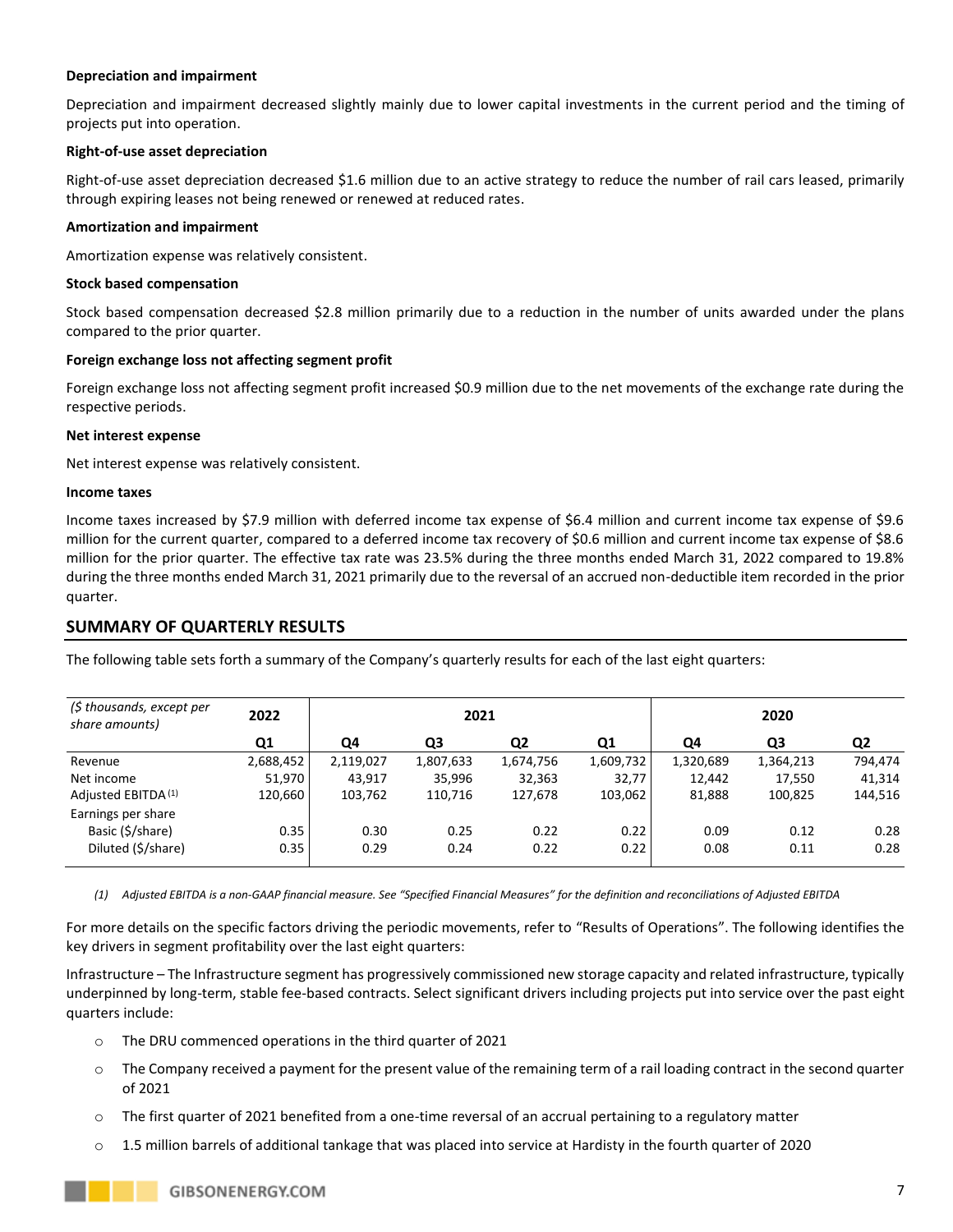o The Gibson's terminal, located at Wink, Texas, U.S., that was placed into service in the third quarter of 2020

Marketing – The Marketing segment's activities, including its location, quality and time-based strategies as well as the sale of refined products, are highly impacted by various factors that often fluctuate quarter over quarter. While certain of these variables, including exposure to the underlying commodity, are actively managed, the specific profit drivers for the Marketing segment generally vary from period to period. Throughout most of the COVID-19 pandemic the opportunities and margins available to both Crude Marketing and Moose Jaw Refined Products were more limited, though Crude Marketing was able to find certain opportunities in the volatile market environment immediately following its onset.

# <span id="page-8-0"></span>**LIQUIDITY AND CAPITAL RESOURCES**

# **Liquidity Sources**

|                                                 |                    |                 | March 31, | December 31, |
|-------------------------------------------------|--------------------|-----------------|-----------|--------------|
| (\$ thousands)                                  | <b>Coupon Rate</b> | <b>Maturity</b> | 2022      | 2021         |
|                                                 |                    |                 |           |              |
| Unsecured revolving credit facility             | floating           | 2026            | 89,136    | 270,000      |
| Senior unsecured notes                          | 2.45%              | 2025            | 325,000   | 325,000      |
| Senior unsecured notes                          | 2.85%              | 2027            | 325,000   | 325,000      |
| Senior unsecured notes                          | 3.60%              | 2029            | 500,000   | 500,000      |
| Unsecured hybrid notes (1)                      | 5.25%              | 2080            | 250,000   | 250,000      |
| Unamortized issue discount and debt issue costs |                    |                 | (9, 103)  | (9, 391)     |
| Total debt outstanding                          |                    |                 | 1,480,033 | 1,660,609    |
| Lease liability                                 |                    |                 | 73,437    | 81,779       |
| Cash and cash equivalents                       |                    |                 | (54, 129) | (62, 688)    |
|                                                 |                    |                 | 1,499,341 | 1,679,700    |
| Total share capital                             |                    |                 | 2,022,267 | 1,997,255    |
| Total capital                                   |                    |                 | 3,521,608 | 3,676,955    |

*(1) The unsecured hybrid notes are included in the above total capital calculation in accordance with the Company's view of its capital structure which includes shareholders' equity and long-term debt, lease liabilities and working capital. The unsecured hybrid notes and associated interest payments are excluded from the definition of consolidated debt for the purposes of debt to capitalization as well as the consolidated interest coverage covenant ratios*

The Company's primary liquidity and capital resource needs are to fund ongoing capital expenditures on growth opportunities, its working capital needs and its dividend. In addition, the Company must service its debt, including interest payments. The Company expects to source funds required to service its debt from cash and cash equivalents, cash flow from operations, its credit facility and by accessing the capital markets. The Company currently anticipates its cash flow from operations, the majority of which is derived from take-or-pay long-term contracts, to be sufficient to meet its operating obligations, fund capital expenditures and pay its dividend. As a result of taking a disciplined and proactive approach, the Company has successfully extended the maturity of its debt portfolio and reduced the weighted average borrowing cost. However, as a continuing result of COVID-19 pandemic, the changes in macro environment, the Company's ability to access financing in the capital markets at attractive terms could be adversely impacted. Refer to "Risk Factors" in the Company's 2021 year end MD&A and this MD&A for more information. The Company continues to monitor the situation and remains satisfied that its disciplined approach employed with respect to its capital structure is appropriate given the characteristics and operations of the underlying asset base.

The Company may adjust its capital structure as a result of changes in current or expected economic and/or market conditions or its underlying business. Adjustments to the capital structure may result in refinancing or renegotiating its existing debt, issuance of new debt, issuance of equity or hybrid securities and the repurchase of shares. The Company has a normal course issuer bid on the TSX, which expires August 31, 2022. During the three months ended March 31, 2022, the Company purchased for cancellation 0.8 million common shares at an average price of \$24.94 per common share for total consideration of \$19.4 million.

As at March 31, 2022, the Company had a cash balance of \$54.1 million and had the ability to utilize borrowings under the unsecured revolving credit facility of \$660.9 million. In addition, the Company has two bilateral demand facilities, which are available for use for general corporate purposes or letters of credit, totaling \$150.0 million under which it had issued letters of credit totaling \$34.9 million (December 31, 2021 - \$35.0 million).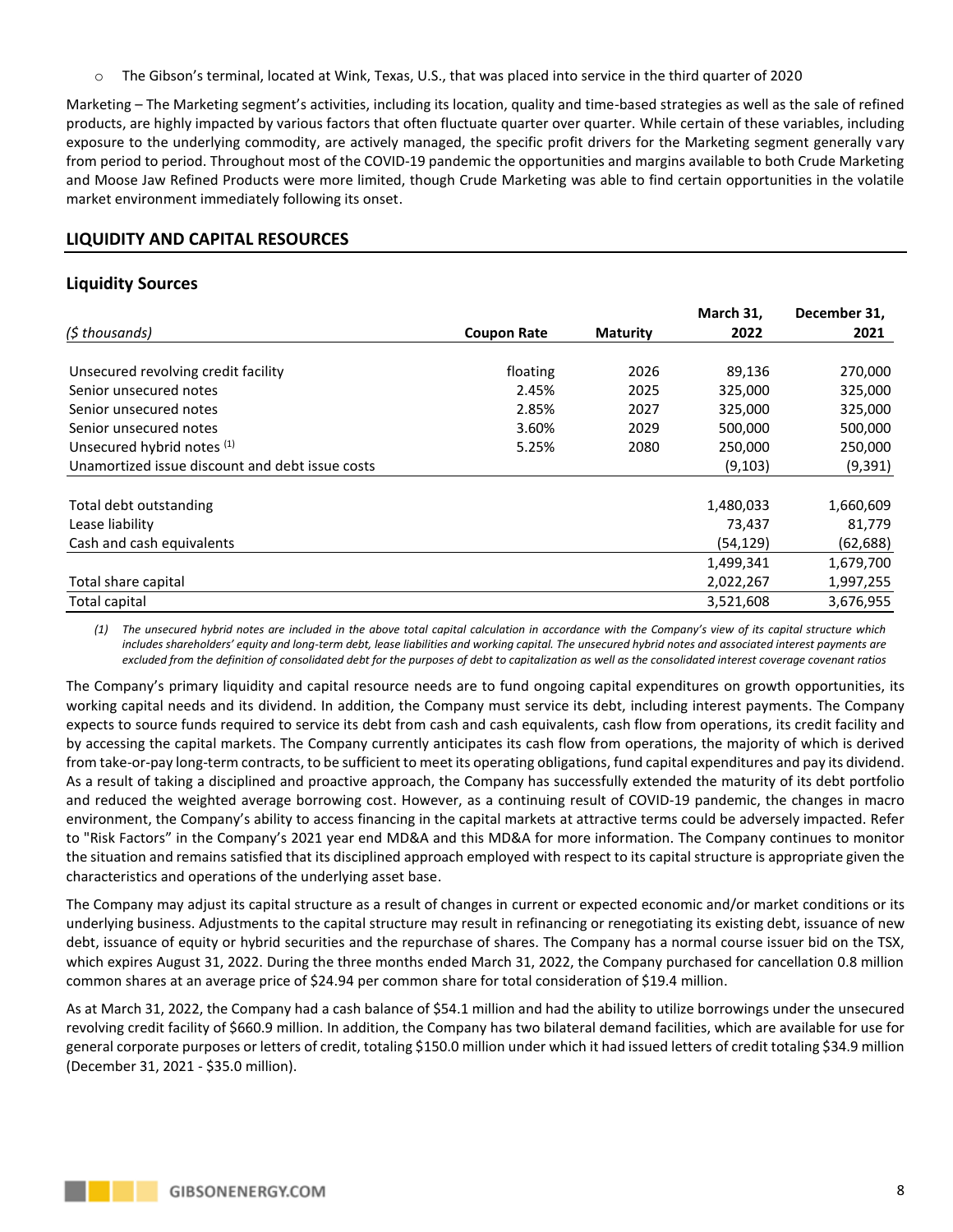# **Cash flow summary**

The Company's operating cash flow is generally impacted by the overall profitability and working capital requirements within the Company's segments, the Company's ability to invoice and collect from customers in a timely manner and the Company's ability to efficiently implement the Company's growth strategy and manage costs.

The following table summarizes the Company's sources and uses of funds for the three months ended March 31, 2022 and 2021 from operations:

| <b>Statement of cash flows</b>                       | Three months ended March 31, |          |           |
|------------------------------------------------------|------------------------------|----------|-----------|
| (\$ thousands)                                       | 2022                         | 2021     | Change    |
| Cash inflow (outflow):                               |                              |          |           |
| Operating activities                                 | 305,736                      | 43.577   | 262.159   |
| Investing activities                                 | (47, 851)                    | (19,789) | (28,062)  |
| <b>Financing activities</b>                          | (266,040)                    | (21,510) | (244,530) |
| Net (decrease) increase in cash and cash equivalents | (8, 155)                     | 2.278    | (10, 433) |

## **Cash inflow from operating activities**

Cash inflow from operating activities was \$305.7 million for the three months ended March 31, 2022, compared to cash inflow from operating activities of \$43.6 million in the three months ended March 31, 2021. The changes were driven by the following:

- o Higher cash inflow from operations before income taxes and working capital changes of \$115.1 million, compared to \$98.6 million in the prior period primarily due to higher segment profit; and
- o Cash inflow from changes in working capital of \$196.5 million in the current period compared to cash outflow of \$43.7 million in the prior period, primarily due to the impact of commodity price changes during the current quarter and the timing of inventory build up.

Cash inflow and outflow from operating activities and working capital requirements for the Marketing segment are strongly influenced by the amount of inventory purchased and subsequently held in storage, as well as by the commodity prices at which inventory is bought and sold. Commodity prices and inventory demand fluctuate over the course of the year in relation to general market forces and seasonal demand for certain products, and, accordingly, working capital requirements related to inventory also fluctuate with changes in commodity prices and demand. The primary drivers of working capital requirements are the collection of amounts related to sales of products such as crude oil, asphalt and other products and fees for services associated with the Company's Infrastructure segment. Offsetting these collections are payments for purchases of crude oil and other products, primarily within the Marketing segment, and other expenses. Historically, the Marketing segment has been the most variable with respect to generating cash flows and working capital due to the impact of crude oil price levels and the volatility that price changes and crude oil grade basis changes have on the cash flows and working capital requirements of this segment (refer to "Results of Operations" for more details).

## **Cash outflow from investing activities**

Cash outflow from investing activities was \$47.9 million in the three months ended March 31, 2022, compared to \$19.8 million in the three months ended March 31, 2021 and consists primarily of capital expenditures related to the construction of infrastructure at the Hardisty and Edmonton Terminals and the Moose Jaw Facility. The period over period increase primarily resulted from the relative stage of construction on each of these projects and reduced proceeds from sale of assets. For a summary of capital expenditures, see the "Capital expenditures and equity investments" discussion included in this MD&A.

## **Cash outflow from financing activities**

Cash outflow from financing activities was \$266.0 million in three months ended March 31, 2022 compared to a cash outflow from financing activities of \$21.5 million in the three months ended March 31, 2021. The increase was primarily due to the change in repayments on the revolving credit facility of \$180.9 million in the current quarter, compared to a \$57.7 million draw in the prior quarter, purchase of shares under NCIB for \$19.4 million and proceeds from exercise of stock options of \$15.0 million in the current quarter.

# **Credit Ratings and Covenants**

The Company's ability to access debt in the capital markets depends, in part, on the credit ratings determined by rating agencies for the Company's debt. A downgrade could increase the interest rates applicable to borrowings under the revolving credit facilities or increase the interest rate applicable on any new or restructured debt issuances. Credit ratings are intended to provide investors with an independent measure of credit quality of an issue of securities. Credit ratings are not recommendations to purchase, hold or sell securities and do not address the market price or suitability of a specific security for a particular investor. There is no assurance that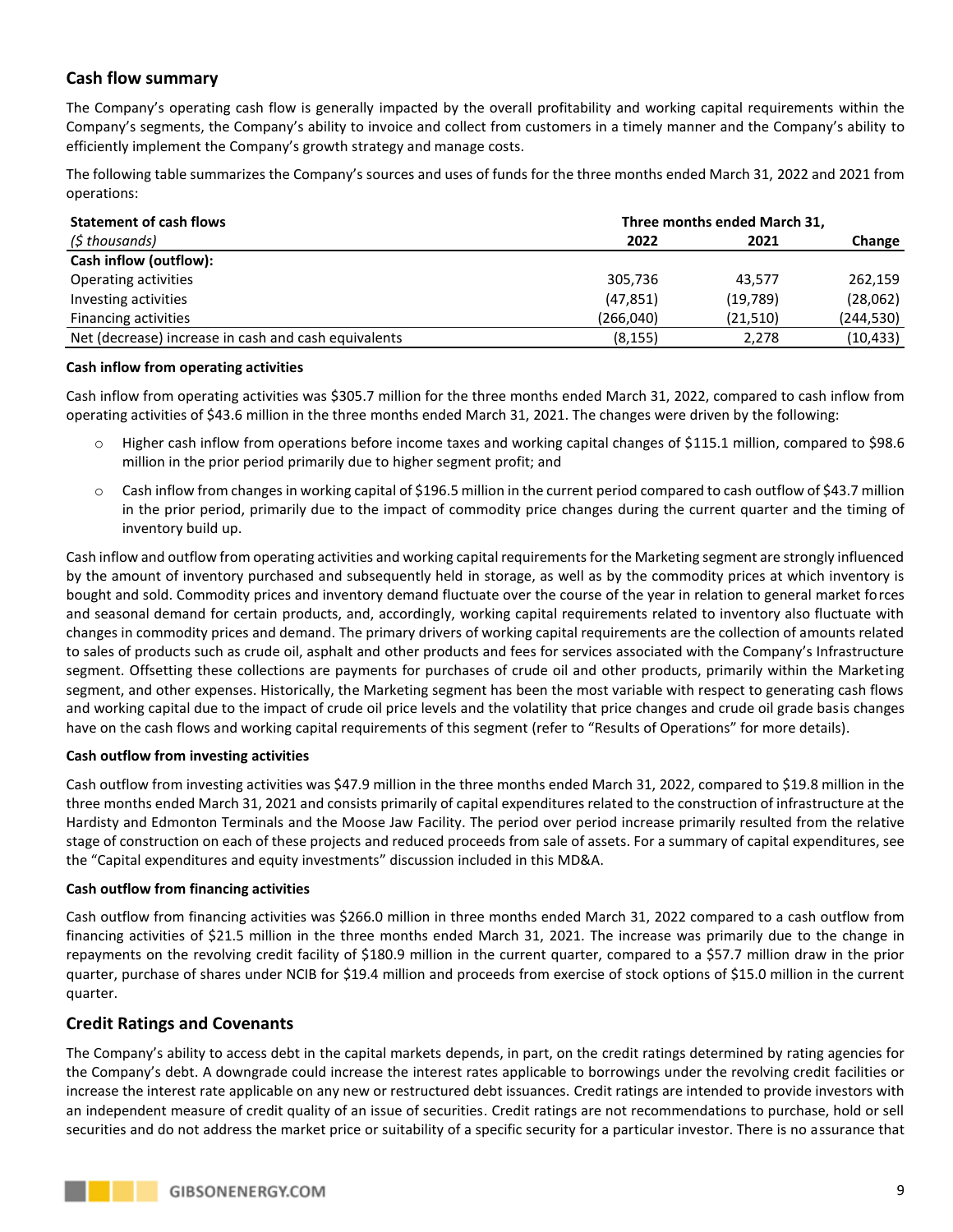any rating will remain in effect for any given period of time or that any rating will not be revised or withdrawn entirely by a rating agency in the future if, in its judgment, circumstances so warrant.

Rating agencies will regularly evaluate our financial strength. A credit rating downgrade could impair the Company's ability to enter into arrangements with suppliers or counterparties and could limit its access to private and public credit markets in the future and increase the costs of borrowing. The Company's senior unsecured notes are rated, on a solicited basis, by DBRS Limited as 'BBB (low)' and Standard & Poor's Rating Services, a division of the McGraw-Hill Companies, as 'BBB-'.

The Company is also required to meet certain specific and customary affirmative and negative financial covenants under its revolving credit facility, including the maintenance of certain financial ratios, requiring the Company to maintain a total consolidated debt to capitalization ratio not greater than 65% as well as to maintain a minimum consolidated interest coverage ratio of no less than 2.5 to 1.0. The consolidated total debt to capitalization ratio represents the ratio of all debt obligations on the financial statements to total capitalization (total debt plus total shareholders' equity, including certain adjustments). The consolidated interest coverage ratio represents the ratio of Consolidated EBITDA (as defined by the revolving credit facility) to consolidated cash interest expense calculated in accordance with the revolving credit facility. Refer to the terms defined in the revolving credit facility, which is available at [www.sedar.com.](http://www.sedar.com/)

As at March 31, 2022, the total consolidated debt to capitalization ratio was 47% and the consolidated interest coverage ratio was 11.3 to 1.0. The covenant tests used for debt purposes excludes all of the unsecured hybrid notes, and the interest thereon, in the calculation.

As at March 31, 2022, the Company was in compliance with all existing covenants under the senior unsecured notes, unsecured hybrid notes and revolving credit facility.

For additional information regarding these financial covenants, refer to various debt agreements available on SEDAR at [www.sedar.com.](http://www.sedar.com/)

# **Dividends**

The Company is currently paying quarterly dividends to holders of common shares. The amount and timing of any future dividends payable by the Company will be at the discretion of the Board and to be established on the basis of, among other items, the Company's earnings, funding requirements for operations, the satisfaction of a solvency calculation, and the terms of the Company's debt agreements and indentures. In addition, in connection with Company's dividend policy, after each fiscal year end the Board will formally review the annual dividend amount. During the first quarter of 2022, the Board declared dividends of \$0.37 per common share.

# **Contractual obligations and contingencies**

The following table presents, as at March 31, 2022, the Company's obligations, and commitments to make future payments under contracts and contingent commitments:

|                                            | Payments due by period |                          |                          |           |                      |
|--------------------------------------------|------------------------|--------------------------|--------------------------|-----------|----------------------|
| (\$ thousands)                             | <b>Total</b>           | Less than<br>1 vear      | 1-3 years                | 3-5 years | More than<br>5 years |
| Long-term debt                             | 1,489,136              | $\overline{\phantom{a}}$ | $\overline{\phantom{0}}$ | 414.136   | 1,075,000            |
| Interest payments on long-term debt        | 982.035                | 48.350                   | 96.700                   | 83.429    | 753,556              |
| Lease and other commitments <sup>(1)</sup> | 78.088                 | 26.401                   | 35.437                   | 15.311    | 939                  |
| Total contractual obligations              | 2,549,259              | 74,751                   | 132,137                  | 512,876   | 1,829,495            |

*(1) Lease and other commitments relate to office leases, rail cars, vehicles, field buildings, and various equipment leases* 

The Company is involved in various claims and actions arising in the course of operations and is subject to various legal actions and exposures. Accruals for litigation, claims and assessments are recognized if the Company determines that the loss is probable and the amount can be reasonably estimated. The Company believes it has made adequate provisions for such legal claims. Although the outcome of these claims is uncertain, the Company does not expect these matters to have a material adverse effect on the Company's financial position, cash flows or operational results. If an unfavorable outcome were to occur, there exists the possibility of a material adverse impact on the Company's consolidated net income or loss in the period in which the outcome is determined.

The Company is subject to various regulatory and statutory requirements relating to the protection of the environment. These requirements, in addition to the contractual agreements and management decisions, result in the recognition of estimated decommissioning obligations and environmental remediation. Estimates of decommissioning obligations and environmental remediation costs can change significantly based on such factors as operating experience and changes in legislation and regulations.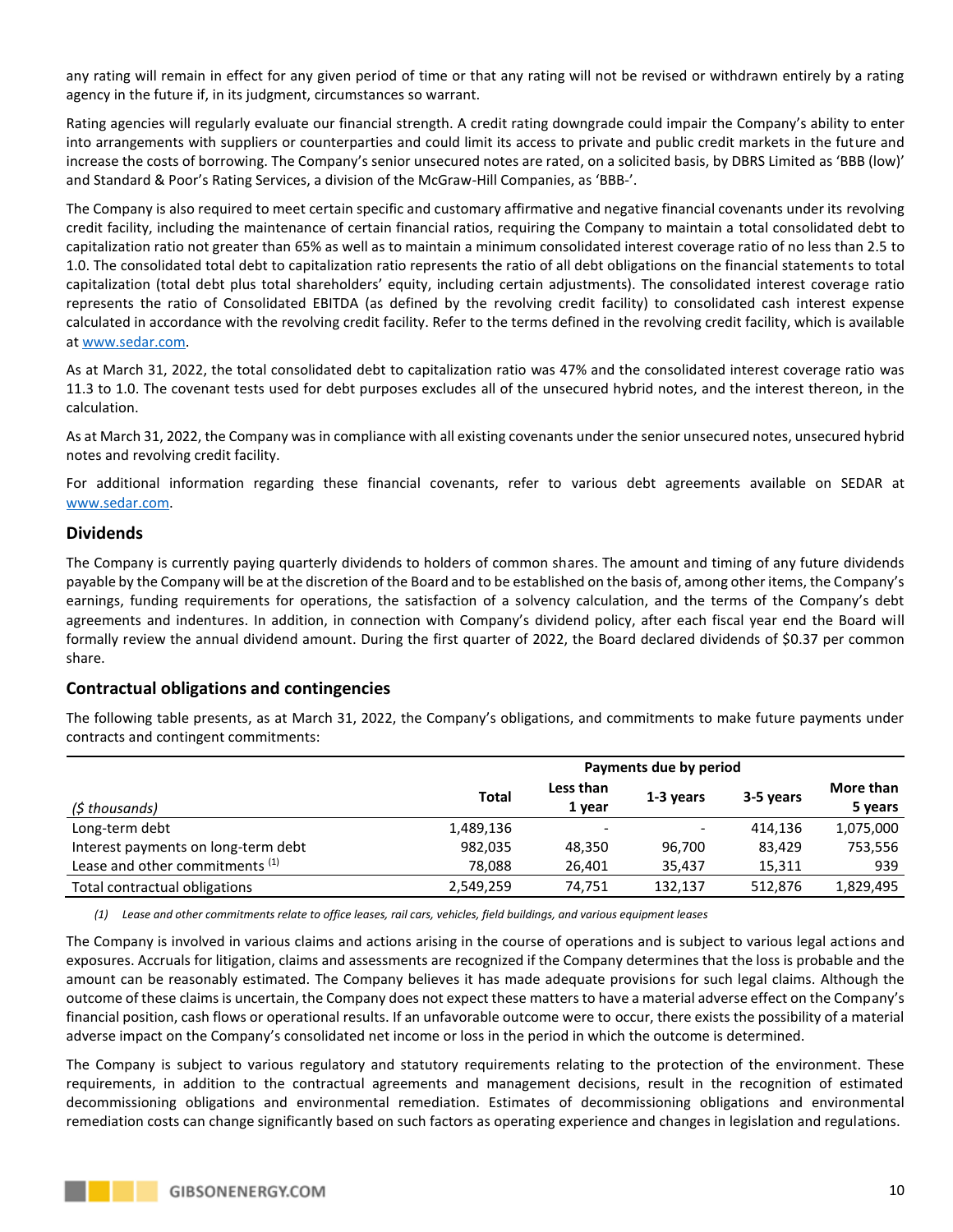# <span id="page-11-0"></span>**CAPITAL EXPENDITURES AND EQUITY INVESTMENTS**

|                                                 | Three months ended March 31, |
|-------------------------------------------------|------------------------------|
| (\$ thousands)                                  | 2022                         |
|                                                 |                              |
| Infrastructure                                  | 28,920                       |
| Marketing                                       | 5,361                        |
| Corporate and other projects                    | 1,547                        |
| Growth capital                                  | 35,828                       |
| <b>Equity investments</b>                       |                              |
| Replacement capital                             | 2,168                        |
| Total capital expenditures & equity investments | 37,996                       |

The Company continues to invest capital primarily in expanding and augmenting existing terminals and associated infrastructure at the Hardisty Terminal, the Edmonton Terminal and in the U.S. as well as at its Moose Jaw Facility. The Company also continues to engage in numerous commercial discussions for additional infrastructure. The following represents key activities with respect to major growth projects during the three months ended March 31, 2022:

- o The Company continued construction on the previously announced biofuels blending project at the Edmonton Terminal to facilitate the storage, blending and transportation of renewable diesel, with the project intended to be in-service in the second quarter of 2022. The project is currently expected to be completed on time and on budget.
- o The Company continued construction on the previously announced 435,000-barrel tank at the Edmonton Terminal, under a long-term, take-or-pay contract with a new investment grade customer, expected to be placed in-service in 2023. The project is currently expected to be completed on time and on budget.
- o The Company continues to spend capital on the fuel switching project at the Moose Jaw Facility, which is currently expected to be completed on time and on budget in the second quarter of 2022.

Marketing growth capital represents the capitalization of line fill to support infrastructure assets.

Corporate and other projects represent spending on information technology initiatives at the corporate and business unit level.

Replacement capital expenditures intend to keep the Company's existing infrastructure reliably and safely operating. These expenditures include replacement of existing infrastructure, maintenance work which extends the economic life, scheduled tank and pipeline inspections.

# <span id="page-11-1"></span>**OFF-BALANCE SHEET ARRANGEMENTS**

The Company does not have any off-balance sheet arrangements that have or are reasonably likely to have a current or future effect on the Company's financial performance or financial condition.

# <span id="page-11-2"></span>**OUTSTANDING SHARE DATA**

The Company is authorized to issue an unlimited number of common shares and preferred shares issuable in series. The number of preferred shares, in the aggregate, which may be issued and outstanding at any time shall be limited to a number equal to but not more than twenty percent (20%) of the number of issued and outstanding common shares at the time of issuance of any preferred shares. As at March 31, 2022, there were 147.5 million common shares outstanding and no preferred shares outstanding. In addition, under the Company's equity incentive plan, there were an aggregate of 2.4 million restricted share units, performance share units and deferred share units outstanding and 1.0 million stock options outstanding as at March 31, 2022.

As at March 31, 2022, awards available to grant under the equity incentive plan were approximately 2.5 million.

As at April 29, 2022, 147.4 million common shares, 2.5 million restricted share units, performance share units and deferred share units and 1.0 million stock options were outstanding.

# <span id="page-11-3"></span>**QUANTITATIVE AND QUALITATIVE DISCLOSURES ABOUT MARKET RISK**

The Company is involved in various commodity related marketing activities that are intended to enhance the Company's operations and increase profitability. These activities often create exposure to price risk between the time contracted volumes are purchased and sold and to foreign exchange risk when contracts are in different currencies (Canadian dollar versus U.S. dollar). The Company is also exposed to various market risks, including volatility in (i) crude oil, refined products, natural gas and NGL prices, (ii) interest rates, and (iii) currency exchange rates. The Company utilizes various derivative instruments from time to time to manage commodity price,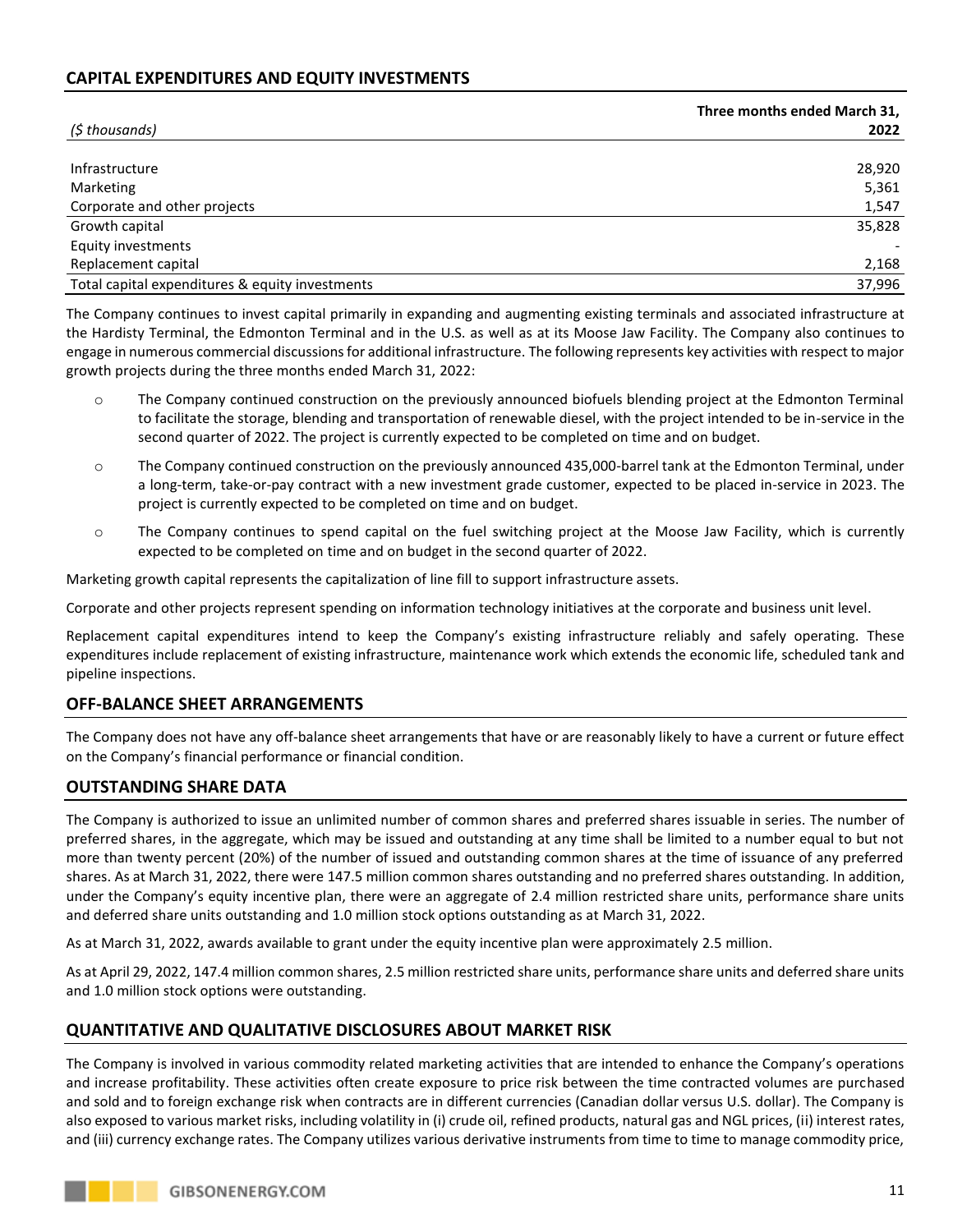interest rate, currency exchange rate, and, in certain circumstances, to realize incremental margin during volatile market conditions. The Company's commodity trading and risk management policies and procedures are designed to establish and manage to an approved level of risk. The Company has a Commodity Risk Management Committee that has direct responsibility to oversee the Company's risk policies, trading controls and procedures. Additionally, certain aspects of corporate risk management are handled within the Risk Management Group. The Company's approved strategies are intended to mitigate risks that are inherent in the Company's Marketing business. To hedge the risks discussed above, the Company engages in risk management activities that the Company categorizes by the risks the Company is hedging and by the physical product that is creating the risk. The following discussion addresses each category of risk.

*Commodity Price Risk.* The Company typically hedges its exposure to price fluctuations with respect to crude oil, refined products, natural gas, differentials and NGLs, and expected purchases and sales of these commodities (relating primarily to crude oil, roofing flux and purchases of NGL). The derivative instruments utilized consist primarily of futures and option contracts traded on the New York Mercantile Exchange, the Intercontinental Exchange and over-the-counter transactions. The Company's policy is to transact only in commodity derivative products for which the Company physically transacts, and to structure the Company's hedging activities so that price fluctuations for those products do not materially affect the net cash the Company ultimately receives from its commodity related marketing activities.

Although the Company generally seeks to maintain a position that is substantially balanced within the Company's various commodity purchase and sales activities, the Company may experience net unbalanced positions as a result of a strategy to take advantage of anticipated market opportunities and/or production, transportation and delivery variances as well as logistical issues associated with inclement weather conditions.

The intent of the Company's risk management strategy is to hedge the Company's margin. However, the Company has not designated nor attempted to qualify for hedge accounting. Thus, changes in the fair values of the Company's derivatives are recognized in earnings and result in greater potential for earnings volatility.

The fair value of futures contracts is based on quoted market prices obtained from the Chicago Mercantile Exchange. For positions where independent quotations are not available, an estimate is provided, or the prevailing market price at which the positions could be liquidated is used. All derivative positions offset existing or anticipated physical exposures. Price-risk sensitivities were calculated by assuming 15% volatility in crude oil, differentials and NGL related prices, regardless of term or historical relationships between the contractual price of the instruments and the underlying commodity price. In the event of an increase or decrease in prices, the fair value of the Company's derivative portfolio would typically increase or decrease, offsetting changes in the Company's physical positions. A 15% favorable change in crude oil and NGL prices would increase the Company's net income by \$13.5 million and \$19.3 million as of March 31, 2022 and 2021. A 15% unfavorable change in crude oil and NGL prices would decrease the Company's net income by \$13.5 million and \$19.3 million as of March 31, 2022 and 2021. However, these changes may be offset by the use of one or more risk management strategies.

*Interest rate risk.* The Company's long-term debt, excluding the Revolving Credit Facility, accrues interest at fixed interest rates and accordingly, changes in market interest rates do not expose the Company to future interest cash outflow variability. At March 31, 2022, the Company had \$89.1 million (December 31, 2021 – \$270.0 million) drawn under the Revolving Credit Facility which is subject to interest rate risk, as borrowings bear interest at a rate equal to, at the Company's option, either the Canadian Prime Rate, U.S. LIBOR, U.S. Base Rate or Canadian Bankers' Acceptance Rate, plus an applicable margin based on the Company's total leverage ratio. A 1% increase or decrease in interest rates would, based on current rates and balances, decrease or increase the Company's net income by \$0.9 million (as at December 31, 2021 – \$1.2 million).

*Currency exchange risks.* The Company's monetary assets and liabilities in foreign currencies are translated at the period-end rate. Exchange differences arising from this translation are recorded in the Company's statement of operations. In addition, currency exposures can arise from revenue and purchase transactions denominated in foreign currencies. Generally, transactional currency exposures are naturally hedged (i.e. revenue and expenses are approximately matched), but, where appropriate, are covered using forward exchange contracts or currency swaps. The foreign currency forward exchange contracts including currency swaps entered into by the Company, although effective hedges from an economic perspective, have not been designated as hedges for accounting purposes, and therefore any gains and losses on such forward exchange contracts impact the Company's earnings. The Company expects to continue to enter into financial derivatives, primarily forward contracts and currency swaps, to reduce foreign exchange volatility.

As at March 31, 2022, the Company had no U.S. dollar denominated debt as part of its draw on its Revolving Credit Facility.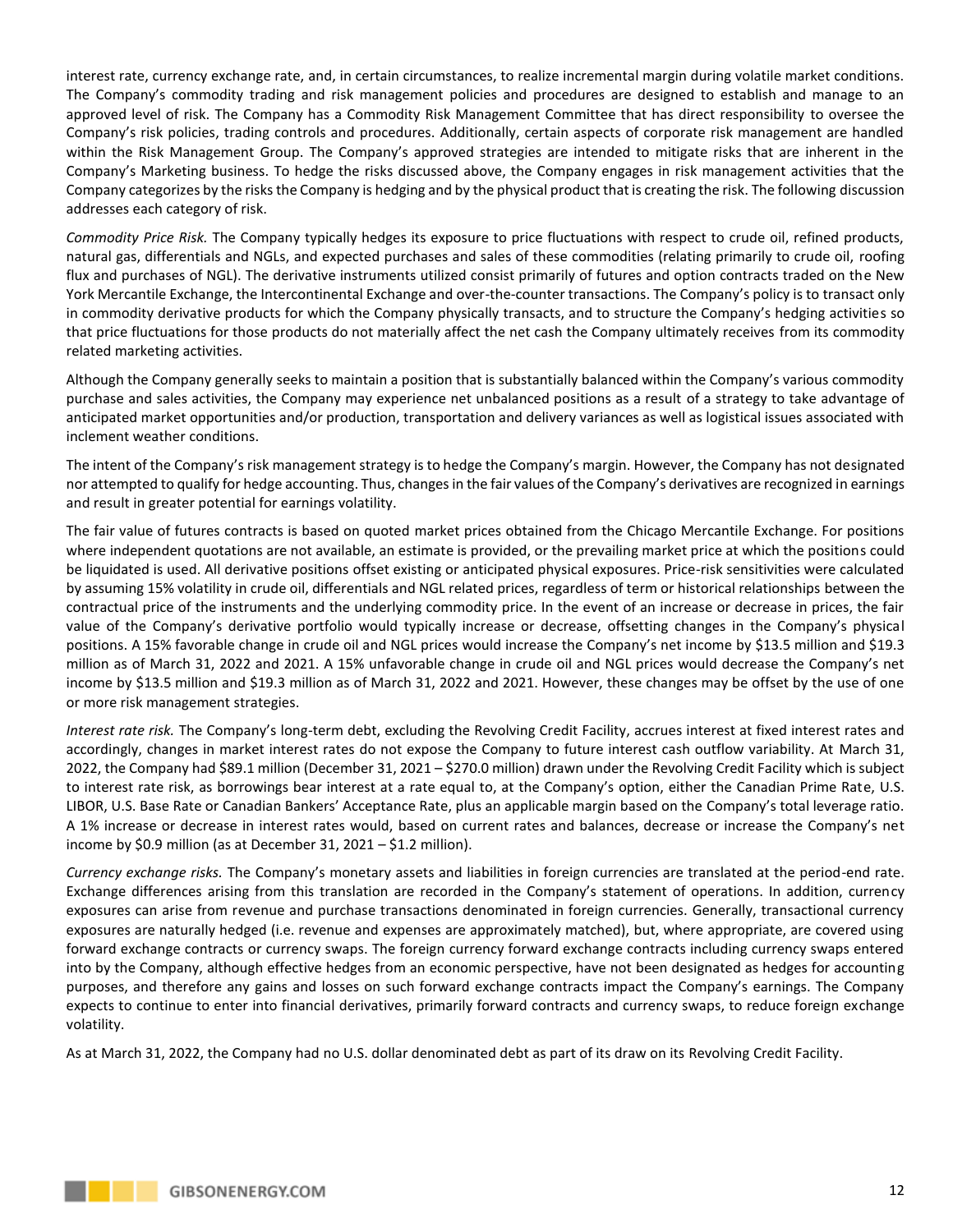# <span id="page-13-0"></span>**CRITICAL ACCOUNTING JUDGEMENTS AND ESTIMATES**

The preparation of condensed consolidated financial statements in conformity with IFRS requires management to make estimates and assumptions. Predicting future events is inherently an imprecise activity and, as such, requires the use of judgment especially in times of increased volatility and uncertainty. Actual results may vary from estimates in amounts that may be material. An accounting policy is deemed to be critical if it requires an accounting estimate to be made based on assumptions about matters that are highly uncertain at the time the estimate is made, and if different estimates that reasonably could have been used, or changes in the accounting estimates that are reasonably likely to occur periodically, could materially impact the Company's condensed consolidated financial statements. There have been no significant adjustments to critical accounting policies, judgements and estimates during the three months ended March 31, 2022, from those disclosed in the Company's 2021 year end consolidated financial statements and MD&A.

# <span id="page-13-1"></span>**ACCOUNTING POLICIES**

## *Adoption of new accounting standards:*

The Company adopted the following new and revised standards, along with any consequential amendments. These changes were made in accordance with applicable transitional provisions.

- o The annual improvements process addresses issues in the 2018-2021 reporting cycles including changes to IFRS 9, Financial Instruments, IFRS 1, First Time Adoption of IFRS, IFRS 16, Leases, and IAS 41, Biological Assets. These improvements are effective for periods beginning on or after January 1, 2022;
- o IAS 37 Provisions ("IAS 37"), has been amended to clarify (i) the meaning of "costs to fulfil a contract", and (ii) that, before a separate provision for an onerous contract is established, an entity recognizes any impairment loss that has occurred on assets used in fulfilling the contract, rather than on assets dedicated to that contract. These amendments are effective for periods beginning on or after January 1, 2022; and
- $\circ$  IAS 16 Property, Plant and Equipment ("IAS 16"), has been amended to (i) prohibit an entity from deducting from the cost of an item of PP&E any proceeds received from selling items produced while the entity is preparing the asset for its intended use (for example, the proceeds from selling samples produced when testing a machine to see if it is functioning properly), (ii) clarify that an entity is "testing whether the asset is functioning properly" when it assesses the technical and physical performance of the asset, and (iii) require certain related disclosures. These improvements are effective for periods beginning on or after January 1, 2022.

## *New and amended standards and interpretations issued but not yet adopted:*

The Company has assessed the impact of the following amendments to the standards and interpretations applicable for future periods and do not expect these to have a material impact on the Company's consolidated financial statements at the adoption date:

- $\circ$  IAS 1 Presentation of Financial Statements ("IAS 1"), has been amended to clarify how to classify debt and other liabilities as either current or non-current. The amendment to IAS 1 is effective for the years beginning on or after January 1, 2023;
- $\circ$  IAS 12 Income Taxes ("IAS 12"), has been amended to recognize deferred tax on particular transactions that, on initial recognition, give rise to equal amounts of taxable and deductible temporary differences. These amendments are effective for periods beginning on or after January 1, 2023.

# <span id="page-13-2"></span>**DISCLOSURE CONTROLS & PROCEDURES**

Based on the evaluation of the design and operating effectiveness of the Company's disclosure controls and procedures and internal controls over financial reporting, the Chief Executive Officer and the Chief Financial Officer concluded that the Company's DC&P and ICFR were effective as at March 31, 2022. There have been no changes in ICFR that occurred during the period beginning January 1, 2022 and ended on March 31, 2022 that has materially affected or is reasonably likely to materially affect the Company's ICFR.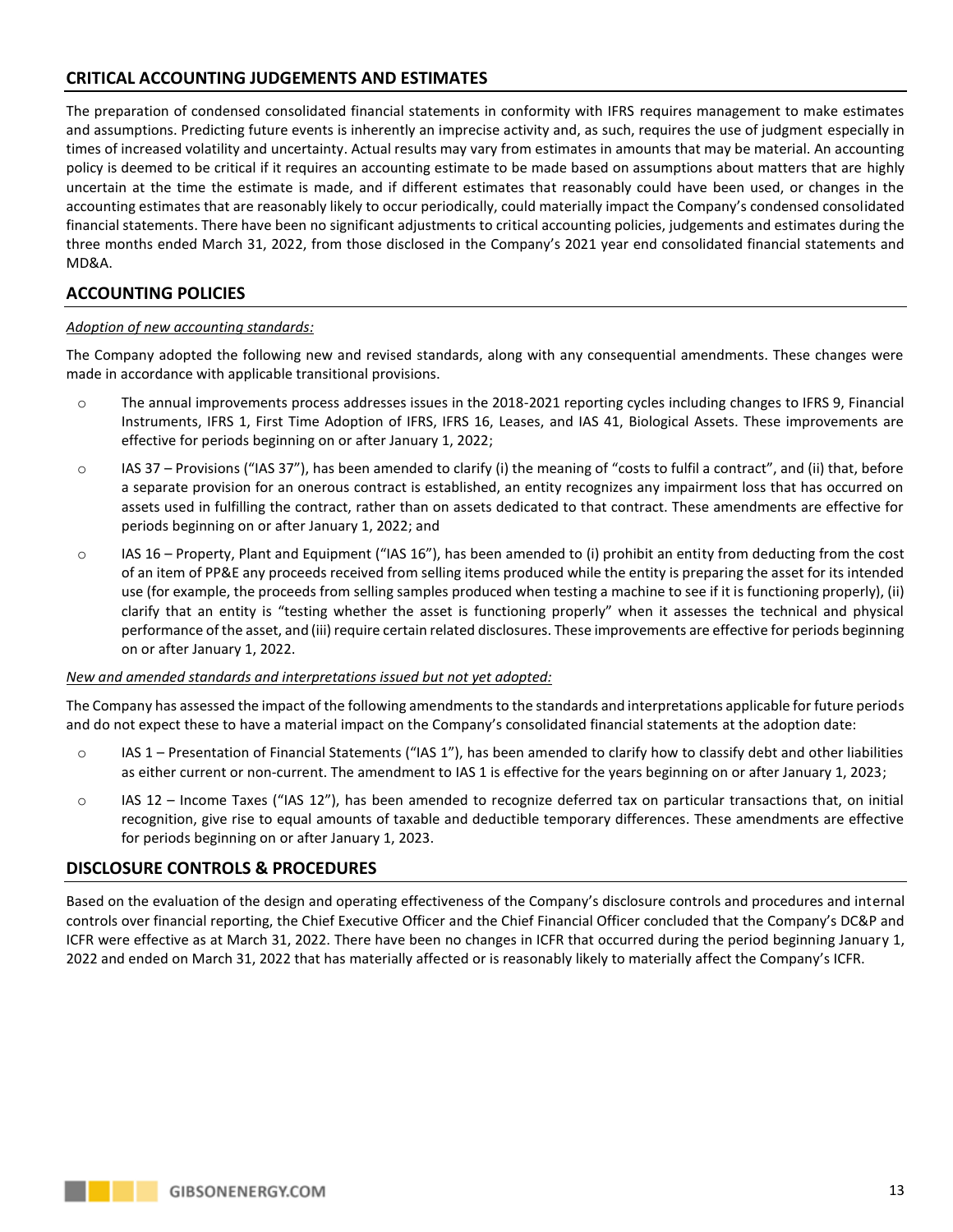# <span id="page-14-0"></span>**SPECIFIED FINANCIAL MEASURES**

The Company uses several financial measures when assessing its results and measuring overall performance. Some of these financial measures are not calculated in accordance with GAAP. NI 52-112 prescribes disclosure requirements that apply to non-GAAP financial measures, non-GAAP ratios, supplementary financial measures, capital management measures, and total of segments measures.

## **NON-GAAP FINANCIAL MEASURES**

The Company uses non-GAAP financial measures that do not have standardized meanings under GAAP and that therefore may not be comparable to similar measures used by other companies. Presenting non-GAAP financial measures helps readers to better understand how management analyzes results, shows the impacts of specified items on the results of the reported periods, and allows readers to assess results without the specified items if they consider such items not to be reflective of the underlying performance of the Company's operations. The non-GAAP financial measures used by the Company are adjusted EBITDA and distributable cash flow. Management considers these to be important supplemental measures of the Company's performance and believes these measures are frequently used by securities analysts, investors and other interested parties in the evaluation of companies in industries with similar capital structures. Readers are encouraged to evaluate each adjustment and the reasons the Company considers it appropriate for supplemental analysis. Readers are cautioned, however, that these measures should not be construed as an alternative to net income, cash flow from operating activities, segment profit, gross profit or other measures of financial results determined in accordance with GAAP as an indication of the Company's performance.

Noted below is the additional information about the composition of these non-GAAP financial measures, including the quantitative reconciliation, as required by NI 52-112:

## *a) Adjusted EBITDA*

Adjusted EBITDA helps readers to better understand how management analyzes results, shows the impacts of specified items on the results of the reported periods, and allows readers to assess results without the specified items if they consider such items not to be reflective of the underlying performance of the Company's operations. Adjusted EBITDA is defined as earnings before net interest, tax, depreciation, amortization and impairment charges, and specific non-cash charges, including but not limited to unrealized gain/loss on derivative financial instruments, stock-based compensation, adjustment for equity accounted investees (to remove noncash charges), and corporate foreign exchange gain/loss. These adjustments are made to exclude non-cash charges and other items that are not reflective of ongoing earning capacity of the operations.

Noted below is the reconciliation to the most directly comparable GAAP measures of the Company's segmented and consolidated Adjusted EBITDA for the three months ended March 31, 2022 and 2021:

| Three months ended March 31                               | <b>Infrastructure</b> |                              | <b>Marketing</b>         |         | Corporate &<br><b>Adjustments</b> |                          | <b>Total</b> |          |
|-----------------------------------------------------------|-----------------------|------------------------------|--------------------------|---------|-----------------------------------|--------------------------|--------------|----------|
| (\$ thousands)                                            | 2022                  | 2021                         | 2022                     | 2021    | 2022                              | 2021                     | 2022         | 2021     |
| Segment Profit<br>Unrealized gain on derivative financial | 106.977               | 108.275                      | 30.648                   | 6,834   |                                   | $\overline{\phantom{0}}$ | 137.625      | 115,109  |
| instruments                                               |                       | $\overline{\phantom{a}}$     | (10,040)                 | (3,584) |                                   | $\overline{\phantom{a}}$ | (10,040)     | (3, 584) |
| General and administrative                                |                       | $\qquad \qquad \blacksquare$ |                          |         | (8,936)                           | (8, 732)                 | (8,936)      | (8, 732) |
| Adjustments to share of profit from                       |                       |                              |                          |         |                                   |                          |              |          |
| equity accounted investees                                | 2.011                 | 269                          | $\overline{\phantom{a}}$ |         |                                   | $\overline{\phantom{a}}$ | 2.011        | 269      |
| <b>Adjusted EBITDA</b>                                    | 108.988               | 108.544                      | 20.608                   | 3.250   | (8,936)                           | (8, 732)                 | 120.660      | 103,062  |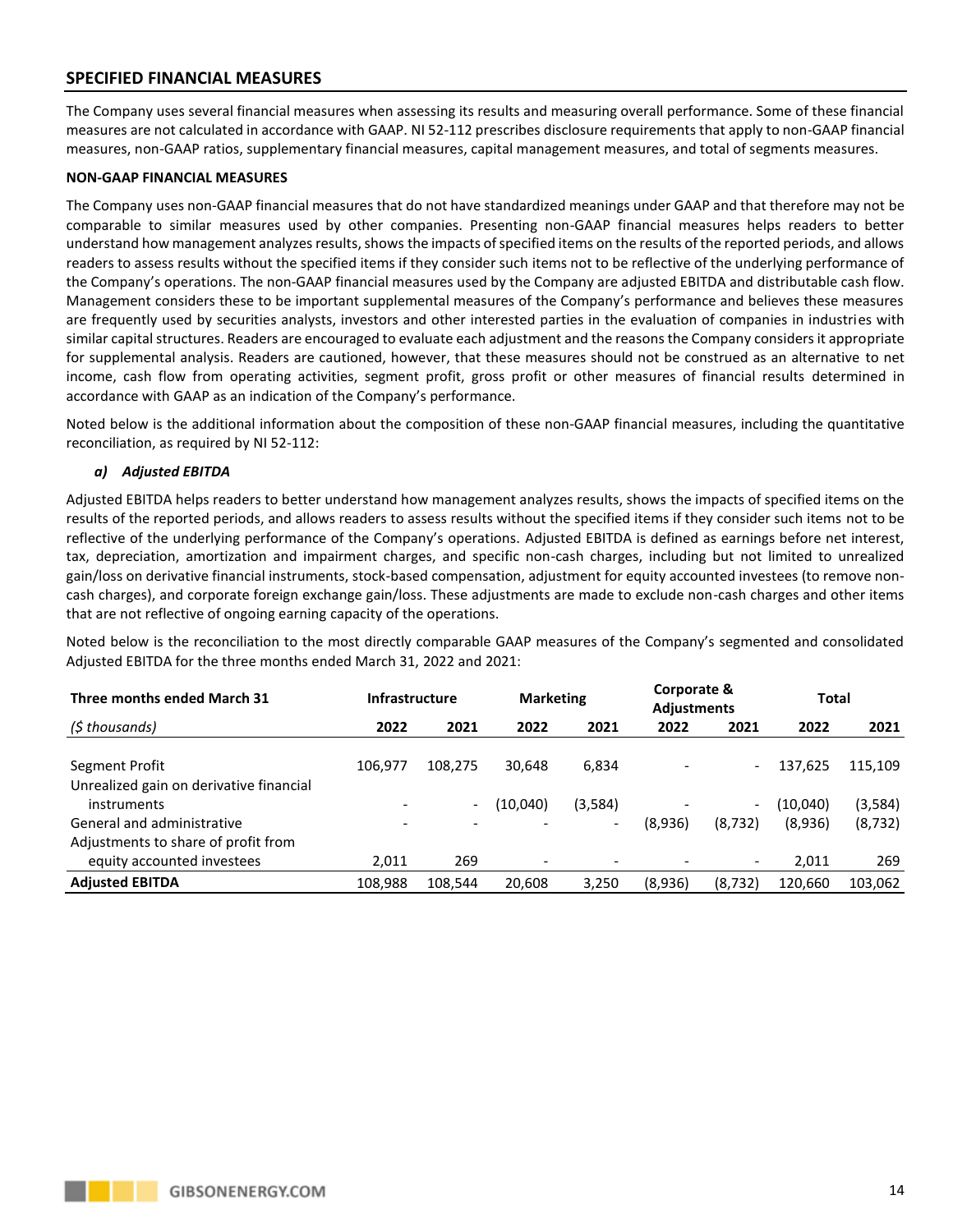|                                                                | Three Months ended March 31, |         |  |
|----------------------------------------------------------------|------------------------------|---------|--|
| (\$ thousands)                                                 | 2022                         | 2021    |  |
| Net Income                                                     | 51,970                       | 32,777  |  |
| Income tax expense                                             | 16,002                       | 8,084   |  |
| Depreciation, amortization, and impairment charges             | 38,439                       | 41,284  |  |
| Net finance costs                                              | 14.921                       | 14,988  |  |
| Unrealized gain on derivative financial instruments            | (10,040)                     | (3,584) |  |
| Stock based compensation                                       | 6.155                        | 8,952   |  |
| Adjustments to share of profit from equity accounted investees | 2,011                        | 269     |  |
| Corporate foreign exchange loss                                | 1,202                        | 292     |  |
| <b>Adiusted EBITDA</b>                                         | 120.660                      | 103,062 |  |

## *b) Distributable Cash Flow*

Distributable cash flow is used to assess the level of cash flow generated and to evaluate the adequacy of internally generated cash flow to fund dividends and is frequently used by securities analysts, investors, and other interested parties. Changes in non-cash working capital are excluded from the determination of distributable cash flow because they are primarily the result of fluctuations in product inventories or other temporary changes. Replacement capital expenditures and lease payments are deducted from distributable cash flow as there is an ongoing requirement to incur these types of expenditures. The Company may deduct or include additional items in its calculation of distributable cash flow. These items would generally, but not necessarily, be items of an unusual, non-recurring, or non-operating in nature. The following is a reconciliation of distributable cash flow from operations to its most directly comparable GAAP measure, cash flow from operating activities:

|                                                       | Three months ended March 31, |           |  |
|-------------------------------------------------------|------------------------------|-----------|--|
| (\$ thousands)                                        | 2022                         | 2021      |  |
| Cash flow from operating activities                   | 305,736                      | 43,577    |  |
| Adjustments:                                          |                              |           |  |
| Changes in non-cash working capital and taxes paid    | (190, 653)                   | 54,981    |  |
| Replacement capital                                   | (2, 168)                     | (2, 383)  |  |
| Cash interest expense, including capitalized interest | (13,619)                     | (13,074)  |  |
| Lease payments                                        | (10,596)                     | (10, 700) |  |
| Current income tax                                    | (9,581)                      | (8,648)   |  |
| Distributable cash flow                               | 79,119                       | 63,753    |  |
|                                                       |                              |           |  |

|                                                       | Twelve months ended March 31, |
|-------------------------------------------------------|-------------------------------|
| (\$ thousands)                                        | 2022                          |
|                                                       |                               |
| Cash flow from operating activities                   | 478,965                       |
| Adjustments:                                          |                               |
| Changes in non-cash working capital and taxes paid    | (32, 809)                     |
| Replacement capital                                   | (22, 385)                     |
| Cash interest expense, including capitalized interest | (54, 763)                     |
| Lease payments                                        | (36, 590)                     |
| Current income tax                                    | (25, 979)                     |
| Distributable cash flow                               | 306,439                       |

## **NON-GAAP FINANCIAL RATIOS**

The Company uses non-GAAP ratios that do not have standardized meanings under GAAP and that therefore may not be comparable to similar measures used by other companies. A non-GAAP ratio is a ratio in which at least one component is a non-GAAP financial measure. The Company uses non-GAAP ratios to present aspects of its financial performance or financial position, including dividend payout ratio and net debt to adjusted EBITDA ratio. Noted below is the additional information about the composition of these ratios as required by NI 52-112.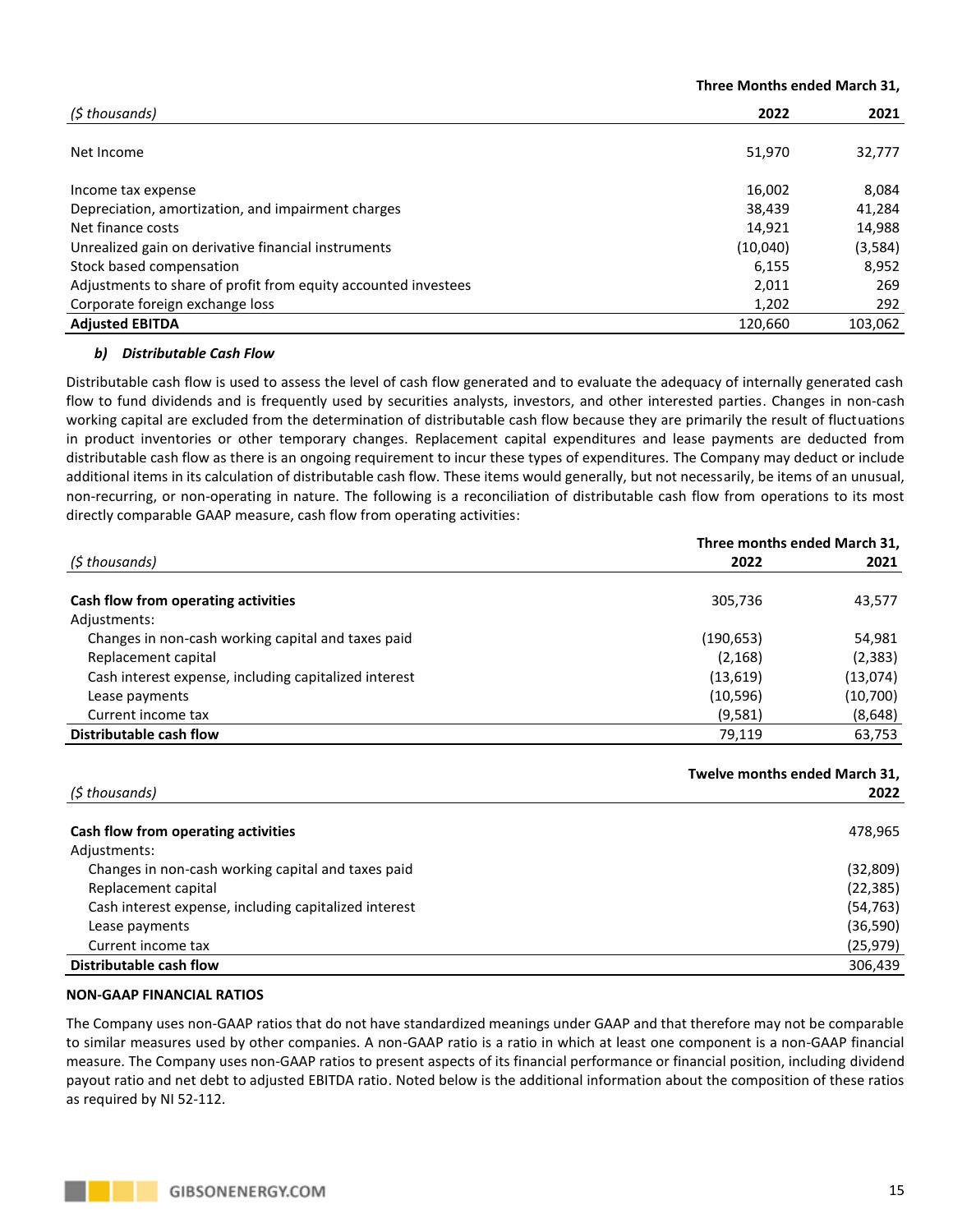## *a) Dividend Payout Ratio*

Dividend payout ratio is a non-GAAP ratio defined as dividends declared divided by distributable cash flow, on a rolling 12-month basis. This measure is used by securities analysts, investors and others as an indication of the Company's ability to generate cash flows to continue to pay dividends, and the proportion of cash generated that is used to pay dividends to shareholders.

|                         |         | Twelve months ended March 31, |  |  |
|-------------------------|---------|-------------------------------|--|--|
|                         | 2022    | 2021                          |  |  |
| Distributable cash flow | 306.439 | 276.692                       |  |  |
| Dividends declared      | 208.463 | 200.222                       |  |  |
| Dividend payout ratio   | 68%     | 72%                           |  |  |

# *b) Net Debt To Adjusted EBITDA Ratio*

Net debt to adjusted EBITDA is a non-GAAP ratio, which uses net debt divided by adjusted EBITDA. The Company, lenders, investors and analysts use this ratio to monitor the Company's capital structure, financing requirements and measuring its ability to cover debt obligations over time. Net debt is not a standardized financial measure under GAAP and may not be comparable with measures disclosed by other companies and is a capital management measure.

Net debt is total borrowings (including 'current and non-current borrowings', and lease liabilities), less unsecured hybrid notes and cash and cash equivalents. Unsecured hybrid notes are excluded as the Company views this as part of its equity.

|                                   | Twelve months ended March 31, |           |  |
|-----------------------------------|-------------------------------|-----------|--|
|                                   | 2022                          | 2021      |  |
| Long-term debt                    | 1,480,033                     | 1,507,476 |  |
| Lease liabilities                 | 73,437                        | 94,477    |  |
| Less: unsecured hybrid debt       | (250,000)                     | (250,000) |  |
| Less: cash and cash equivalents   | (54, 129)                     | (55, 729) |  |
| Net debt                          | 1,249,341                     | 1,296,224 |  |
| <b>Adjusted EBITDA</b>            | 462,816                       | 430,291   |  |
| Net debt to adjusted EBITDA ratio | 2.7                           | 3.0       |  |

## **Supplementary Financial Measures**

A supplementary financial measure is a financial measure that: (a) is not reported in the Company's consolidated financial statements, and (b) is, or is intended to be, reported periodically to represent historical or expected financial performance, financial position, or cash flows. The supplementary financial measures the Company uses are identified below:

- Growth capital expenditures reflect projects intended to improve the Company's profitability directly or indirectly.
- Growth capital including equity investments includes both growth capital, and amounts invested in the Company's equity investments intended to improve the investments profitability directly or indirectly.
- Replacement capital expenditures intend to keep the Company's existing infrastructure reliably and safely operating. These expenditures include replacement of existing infrastructure, maintenance work which extends the economic life, scheduled tank and pipeline inspections.

## **Capital Management Measures**

The financial reporting framework used to prepare the financial statements requires disclosure that help readers assess the Company's capital management objectives, policies, and processes, as set out in IFRS in IAS 1 – Presentation of Financial Statements ("IAS 1"). The Company has its own methods for managing capital and liquidity, and IFRS does not prescribe any particular calculation method. In addition to GAAP measures, the Company uses capital management measures net debt and total capital.

The composition, usefulness and quantitative reconciliation of capital management measures are presented in "Liquidity, Capital Resources and Capital Structure" section of this MD&A.

## **Total of Segments Measures**

The Company uses the sum of the total segment revenue and the segment profit of its business segments (namely, Infrastructure and Marketing) in the analysis performed under the "Operating results" section within this MD&A. Using this method to analyze results, that is, by reflecting inter-segment revenue and profit within segment metrics, the Company can evaluate the relative performance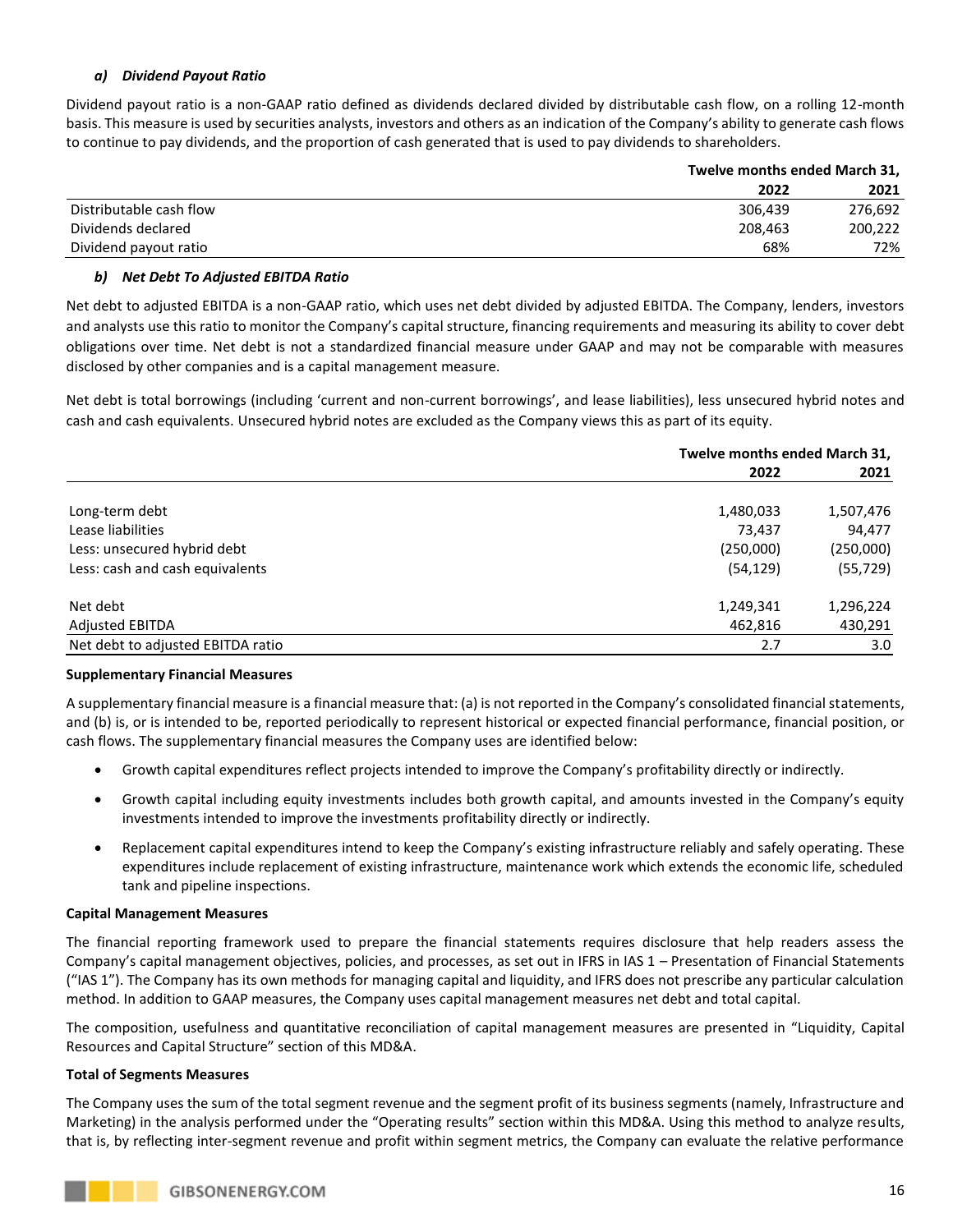of each segment on a standalone basis.

The Company defines segment profit as revenue less cost of sales (excluding depreciation, amortization and impairment charges) and operating expenses. Segment profit also includes the Company's share of equity pick up from equity accounted investees. Segment profit excludes depreciation, amortization, accretion, impairment charges, stock-based compensation, and corporate expenses such as income taxes, interest and general and administrative expenses, as senior management looks at each period's earnings before corporate expenses and non-cash items, as one of the Company's important measures of segment performance.

| Three months ended March 31, |                              |  |
|------------------------------|------------------------------|--|
| 2022                         | 2021                         |  |
|                              |                              |  |
|                              |                              |  |
| 78,625                       | 78,714                       |  |
| 2,609,827                    | 1,531,018                    |  |
| 2,688,452                    | 1,609,732                    |  |
| 91,550                       | 61,468                       |  |
| 2,780,002                    | 1,671,200                    |  |
|                              |                              |  |
|                              |                              |  |
| 106,977                      | 108,275                      |  |
| 30,648                       | 6,834                        |  |
| 137,625                      | 115,109                      |  |
|                              |                              |  |
|                              | Three months ended March 31, |  |
| 2022                         | 2021                         |  |
|                              |                              |  |
| 95,497                       | 72,600                       |  |
|                              |                              |  |
|                              | 38,932                       |  |
|                              | 952                          |  |
| 546                          | 1,823                        |  |
| 54                           | 802                          |  |
| 137,625                      | 115,109                      |  |
|                              | 36,269<br>5,259              |  |

# <span id="page-17-0"></span>**RISK FACTORS**

Shareholders and prospective investors should carefully evaluate risk factors noted by the Company before investing in the Company's securities, as each of these risks may negatively affect the trading price of the Company's securities, the amount of dividends paid to shareholders and the ability of the Company to fund its debt obligations, including debt obligations under its outstanding notes and any other debt securities that the Company may issue from time to time. Other than those risks noted below there have been no material changes to the risk factors presented in the Company's December 31, 2021 MD&A, which is available on SEDAR at [www.sedar.com.](http://www.sedar.com/)

## *International Conflict*

International conflict and other geopolitical tensions and events, including war, military action, terrorism, trade disputes, and international responses thereto have historically led to, and may in the future lead to, uncertainty or volatility in global energy and financial markets, as well as increased cybersecurity risks. Russia's recent invasion of Ukraine and the subsequent war in the region has led to sanctions being levied against Russia by the international community and may result in additional sanctions or other international action, any of which may have a destabilizing effect on commodity prices and global economies more broadly. Specifically, as a major exporter of oil and natural gas, any disruption of supply of oil and natural gas from Russia may cause a supply shortage globally and significantly impact commodity prices. Volatility in commodity prices may adversely affect the Company's business, financial condition, and results of operations. For example, significant increases in commodity prices could materially increase operating costs and decrease profit margins, whereas reductions in commodity prices may affect oil and natural gas activity levels and therefore adversely affect the demand for, or price of, the Company's services.

The extent and duration of the current Russian-Ukrainian conflict and related international action cannot be accurately predicted at this time and the effects of such conflict may magnify the impact of the other risks identified in this MD&A and in the Company's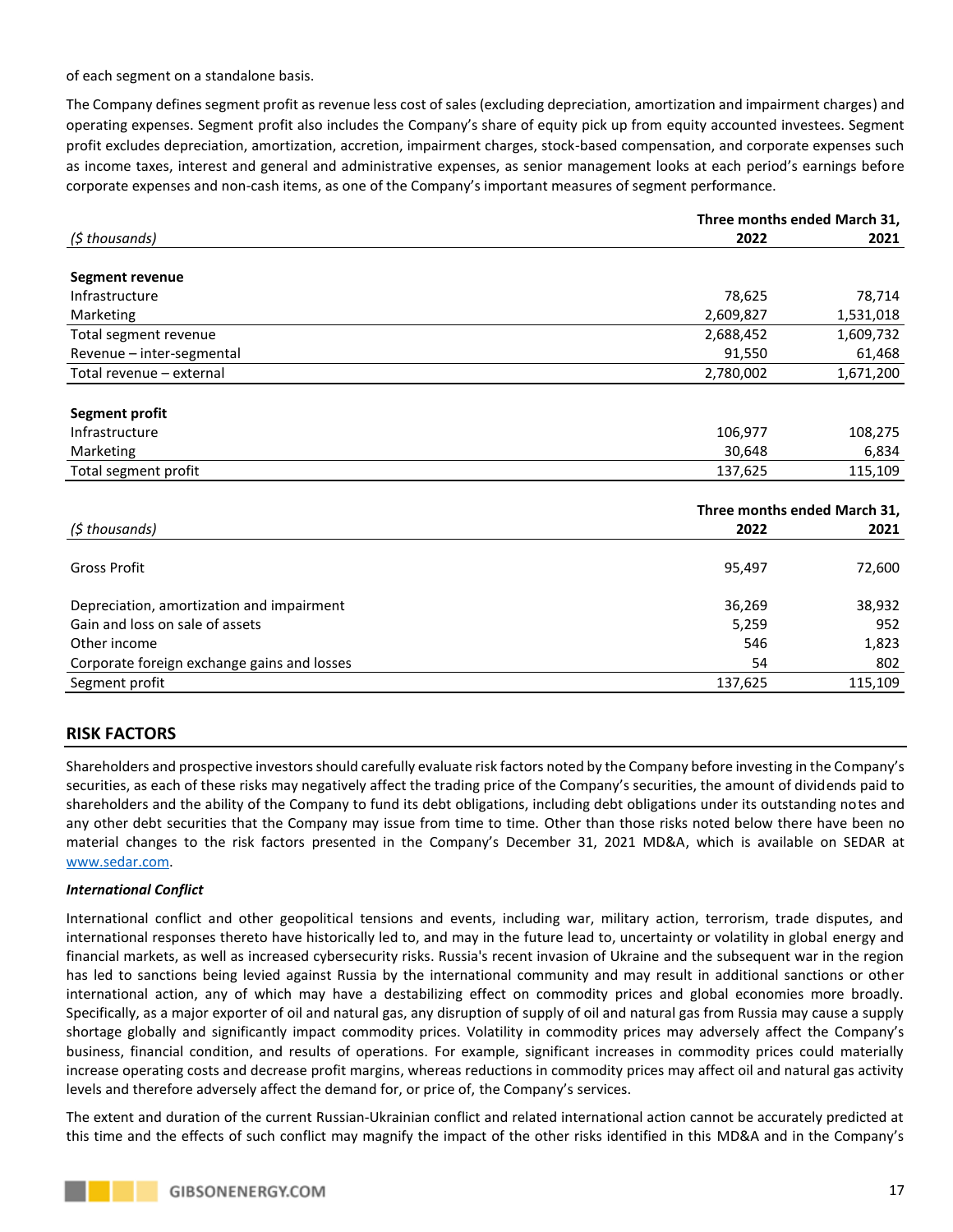current AIF, including those relating to commodity price volatility and global financial conditions. Long-term or unforeseeable impacts, including on the Company, its stakeholders and counterparties on which it relies, may materialize and may have an adverse effect on the Company's business, results of operation and financial condition. The Company may continue to experience materially adverse impacts to its business as a result of the war's global economic impact, even after the conflict has subsided.

# *Inflation*

The Company does not believe that inflation has had a material effect on its business, financial condition or results of operations to date. That said, if the Company's capital, development, operation or labour costs become subject to significant inflationary pressures over an extended period of time, as a result of the COVID-19 pandemic, geo-political events, including the war in Ukraine, or otherwise, the Company may not be able to fully offset such higher costs through corresponding increases in commodity prices and to the prices charged for services. Further, there can be no assurance that any governmental action to mitigate inflationary cycles will be taken or be effective. Governmental action, such as the imposition of higher interest rates or wage controls, may also negatively impact the Company's costs. Inflation, any governmental response thereto, or the Company's inability to offset inflationary effects may have a material adverse effect on the Company's business, results of operations, financial condition or value of its share price.

# <span id="page-18-0"></span>**FORWARD-LOOKING INFORMATION**

*Certain statements and information included or referred to in this MD&A constitute forward-looking information (as such term is defined under applicable Canadian securities laws). These statements relate to future events or the Company's future performance. All statements other than statements of historical fact are forward-looking information. The use of any of the words "anticipate", "plan", "continue", "target", "must", "commit", "estimate", "expect", "extend", "remain", "future", "intend", "may", "can", "will", "project", "should", "could", "would", "believe", "predict", "forecast", "long-term", "potential", "possibility" and similar expressions of future outcomes or statements regarding an outlook are intended to identify forward-looking information. Forward-looking information, included or referred to in this MD&A includes, but is not limited to statements with respect to:*

- the effect of the COVID-19 (including its variants) pandemic and governmental responses thereto on the Company's business, *operations, financial condition and access to financing;*
- *achieving the targets including but not limited to growth capital expenditure and allocation thereof;*
- *the addition or disposition of assets and changes in the services to be offered by the Company;*
- *the Company's projections relating to target segment profit, distributable cash flow, distributable cash flow per share, total cash flow;*
- *leverage ratio, dividend payout ratios and net debt to adjusted EBITDA ratio;*
- *the Company's investment in new equipment, technology, facilities and personnel;*
- *the Company's growth strategy to expand in existing and new markets including the anticipated benefits from the Company's basin strategy;*
- *long-term contracts and the terms, counterparties and impacts thereof;*
- *the evaluation of the Company's strategic plan and the key attributes of the Company's business strategy and strengths;*
- *the Company's ability to execute its current business strategy, related milestones and ability to meet its ESG targets and the associated impacts to the Company's reputation and ability to attract capital;*
- *the effect of the Company's credit rating and relative performance to certain ESG targets on its borrowing costs;*
- the Company's ability to position itself as a ESG and sustainability leader and integrate the principles of ESG and sustainability into *the evaluation and pursuit of the Company's business strategy and commercial opportunities;*
- *the Company's ESG targets, including its goal of achieving Net Zero GHG emissions by 2050 and expectations and plans related to its Net Zero by 2050 target pathway and its effectiveness;*
- *the role of sustainable development in future outcomes related to the economy, the Company's climate goals and value generation for stakeholders;*
- *the availability of sufficient capital and liquidity for planned growth;*
- *uncertainty and volatility relating to crude oil prices and price differentials between crude oil streams and blending agents, and the effect thereof on the Company's financial condition;*
- *the anticipated benefits and functionality of the DRU;*
- *the effect of competition in regions of North America, and its impact on downward pricing pressure and regional crude oil price differentials among crude oil grades and locations;*
- *the effect of market volatility on the Company's marketing revenue and activities;*
- *the Company's ability to service its debt and to pay down and retire indebtedness;*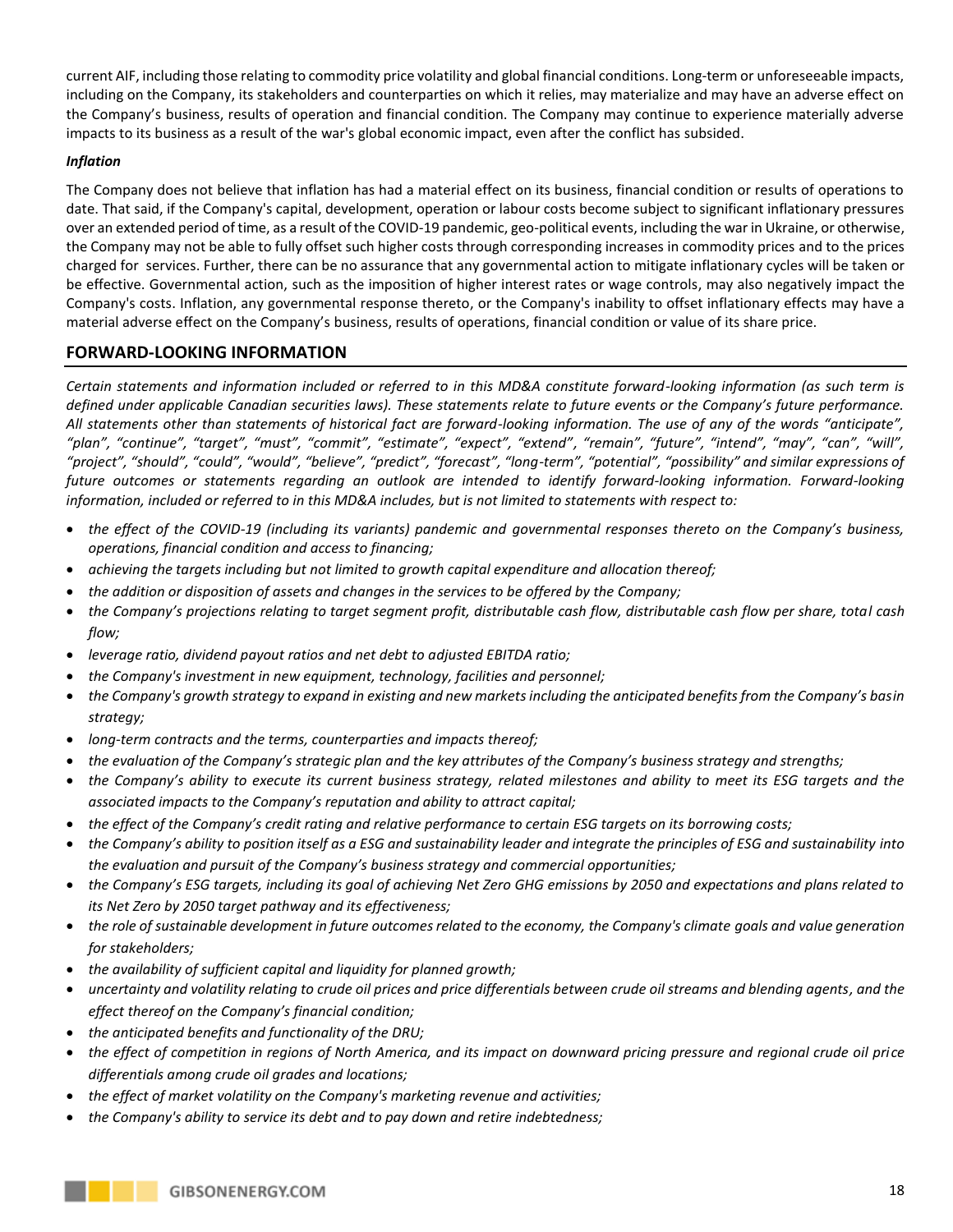- *the sufficiency and sources of funding to service the Company's debt, meet its operating obligations, fund capital expenditures and pay dividends;*
- *the appropriateness of the Company's approach to its capital structure;*
- *evaluations by credit rating agencies and the results and effects thereof;*
- *changes to the Company's capital structure, the reasons therefor and the results thereof;*
- *the adequacy of the Company's provisions for restoration, retirement and environmental costs and legal claims and the materiality thereof;*
- *the Company's plans for additional strategic acquisitions, capital expenditures or other similar transactions, including the costs, timing and completion thereof;*
- *the expected cost relative to budget and in-service dates for new storage capacity and new projects being constructed by the Company;*
- *the Company's planned hedging activities;*
- *the Company's projections of commodity purchase and sales activities;*
- *the Company's projections of currency and interest rate fluctuations;*
- *the Company's projections with respect to the adoption and implementation of new accounting standards and policies, and their impact on the Company's financial statements;*
- *the sources of the Company's cash flows;*
- *the Company's normal course issuer bid;*
- *the realization of anticipated benefits from the implementation of cost saving measures;*
- *the Company's projections of dividends; and*
- *the Company's dividend policy.*

*With respect to forward-looking information contained in this MD&A, assumptions and estimates have been made regarding, among other things:*

- *the impact of the COVID-19 (including its variants) pandemic, including government responses related thereto on demand for crude oil and petroleum products and the Company's operations generally;*
- *general economic and industry conditions;*
- *future growth in world-wide demand for crude oil and petroleum products;*
- *commodity prices;*
- *no material defaults by the counterparties to agreements with the Company;*
- *the Company's ability to obtain qualified and diverse personnel and equipment in a timely and cost-efficient manner or at all;*
- *the regulatory framework governing taxes and environmental matters in the jurisdictions in which the Company conducts and will conduct its business;*
- *the energy transition that is underway as the world shifts towards a lower carbon economy and a maintained industry focus on ESG and the impact thereof on the Company;*
- *the development and performance of technology and new energy efficient products, services and programs including but not limited to the use of zero-emission and renewable fuels, carbon capture and storage, electrification of equipment powered by zeroemission energy sources and utilization and availability of carbon offsets and carbon price outlook;*
- *the Company's relationships with the communities in which we operate;*
- *climate-related estimates and scenarios and the accuracy thereof, including the cost of compliance with climate change legislation and the impact thereof on the Company;*
- *the impact of emerging regulations on the nature of oil and gas operations, expenditures in the oil and gas industry, and demand for our products and services;*
- *changes in credit ratings applicable to the Company;*
- the Company's ability to achieve its Sustainability and ESG targets, the timing thereof and the impact thereof on the Company;
- *the Company's future investments in new technologies and innovation and the return thereon;*
- *operating and borrowing costs, including those related to the Company's Sustainability and ESG programs;*
- *future capital expenditures to be made by the Company, including its ability to place assets into service as currently planned and scheduled;*
- *the Company's ability to obtain financing for its capital programs on acceptable terms;*
- *the Company's ability to maintain a strong balance sheet and financial position;*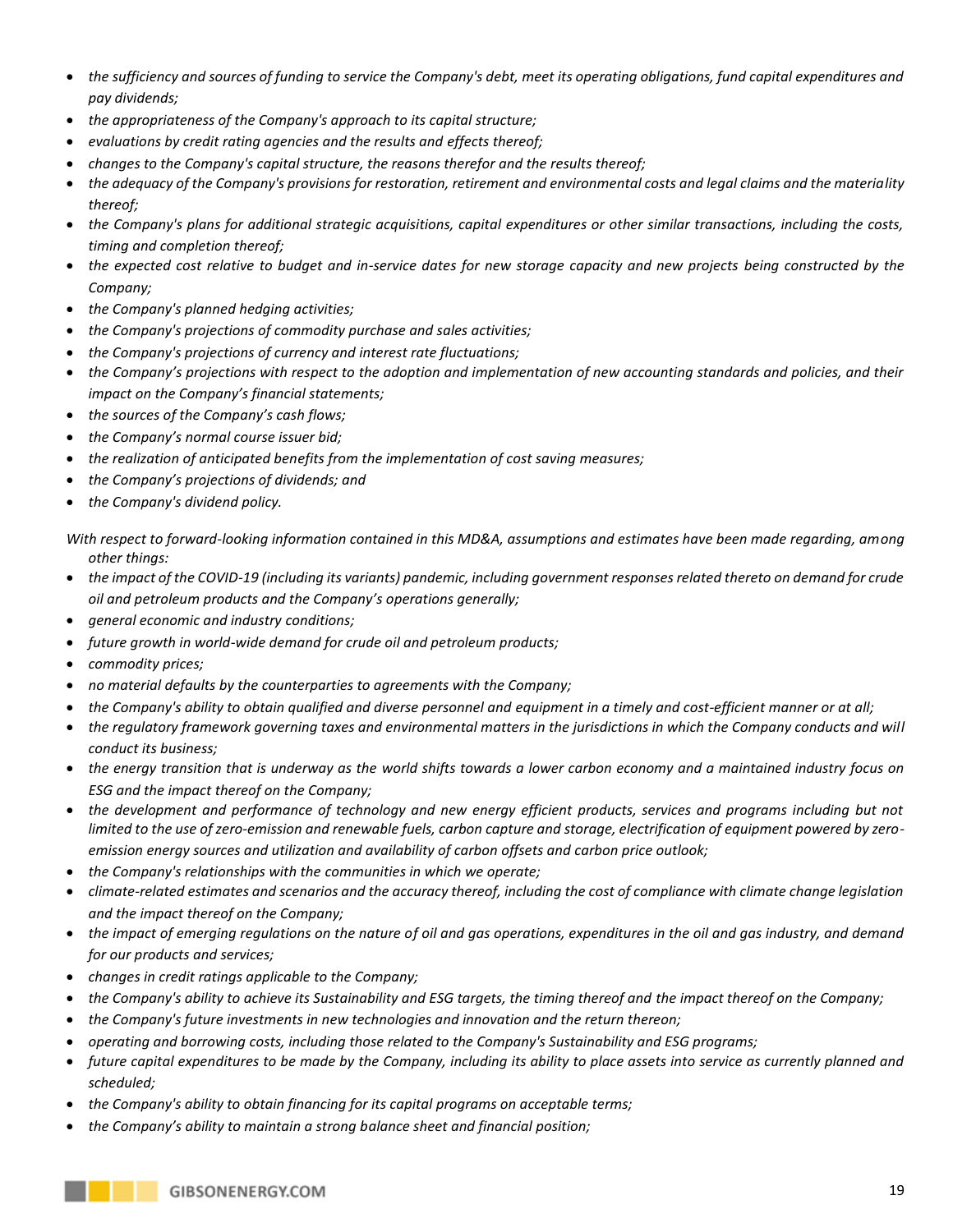- *the Company's future debt levels;*
- *the impact of increasing competition on the Company;*
- *the impact of changes in government policies on the Company;*
- *the ability of the Company and, as applicable, its partner(s), to construct and place assets into service and the associated costs of such projects;*
- *the Company's ability to generate sufficient cash flow to meet the Company's current and future obligations;*
- *the Company's dividend policy;*
- *product supply and demand;*
- *demand for the services offered by the Company;*
- *the Company's ability to re-negotiate contracts for its services on terms favorable to the Company;*
- the impact of future changes in accounting policies on the Company's consolidated financial statements; and
- *the Company's ability to successfully implement the plans and programs disclosed in the Company's strategy*.

*In addition, this MD&A may contain forward-looking information attributed to third party industry sources. This forward-looking information speaks only as of the date of this MD&A and the Company does not undertake any obligations to publicly update or revise any forward-looking information, whether as a result of new information, future events or otherwise, except as required by applicable Canadian securities laws. Actual results could differ materially from those anticipated in forward-looking information as a result of numerous risks and uncertainties including, but not limited to, the risks and uncertainties described in "Risk Factors" included in this MD&A. Readers should also refer to "Forward-Looking Information" and "Risk Factors" included in the Company's current AIF and to the risk factors described in other documents the Company files from time to time with Canadian securities regulatory authorities, available on SEDAR at [www.sedar.com](http://www.sedar.com/) and on the Company's website at [www.gibsonenergy.com](http://www.gibsonenergy.com/) . No assurance can be given that these expectations will prove to be correct. As such, forward-looking information included or referred to in this MD&A and the Company's other filings with Canadian securities regulatory authorities should not be unduly relied upon.*

*Information on, or connected to, the Company's website [www.gibsonenergy.com](http://www.gibsonenergy.com/) does not form part of this MD&A.* 

*The forward-looking information included or referred to in this MD&A are expressly qualified by this cautionary statement.*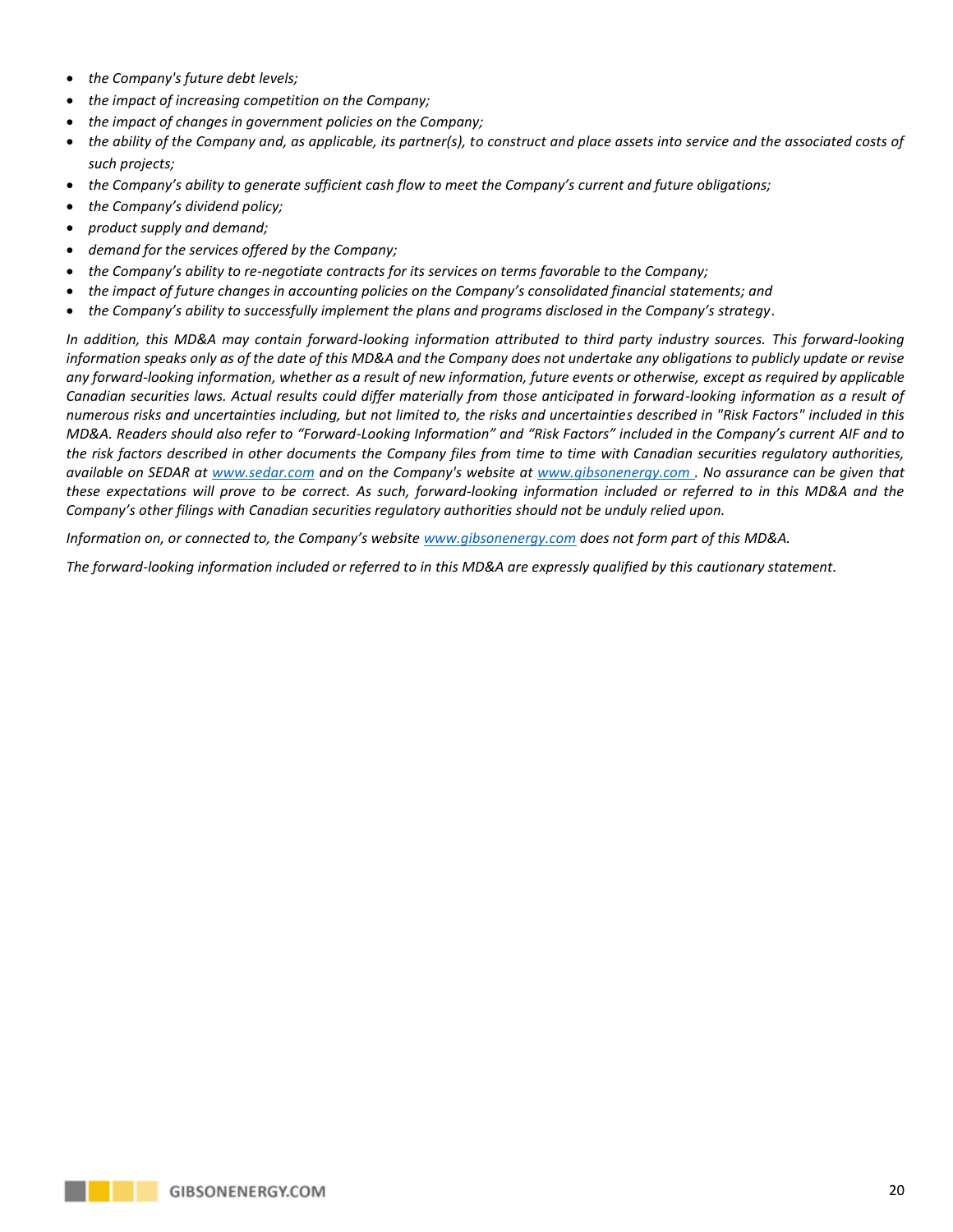# <span id="page-21-0"></span>**TERMS AND ABBREVIATIONS**

**AIF:** Annual Information Form

**barrel:** One barrel of petroleum, each barrel representing 34.972 Imperial gallons or 42 U.S. gallons

**the Board:** Gibson's Board of Directors

**COVID-19:** Disease caused by the novel coronavirus that was first identified in December 2019

**Canadian Crude Marketing:** The Company's business which markets crude and various other products in Canada

**Crude Marketing:** The aggregated Canadian Crude Marketing and U.S. Crude Marketing business

**DBRS Morningstar:** DBRS Limited (DBRS Morningstar)

**DC&P:** disclosure controls and procedures as defined in *National instrument 52-109 Certification of disclosure in Issuers' Annual and Interim Filings*

**DRU:** Diluent Recovery Unit. A facility that separates diluent from heavier petroleum stock, currently being constructed by the Company's equity accounted investee Hardisty Energy Terminal LP

**ESG:** Environmental, Social, Governance

**Hardisty Unit Train Facility or HURC Facility:** A unit train facility at Hardisty, Alberta, jointly developed with USD Group, that includes an exclusive five-kilometer pipeline connection from the Hardisty Terminal

**ICFR:** Internal Controls over Financial Reporting as defined in *National instrument 52-109 Certification of disclosure in Issuers' Annual and Interim Filings*

**IFRS:** International Financial Reporting Standards, also referred to as GAAP

**L3R:** Enbridge Line 3 Replacement Project

**MD&A:** Management Discussion and Analysis

**Moose Jaw Facility:** Gibson's heavy crude oil processing facility located at Moose Jaw, Saskatchewan, that produces asphaltic and lighter distillate products that are generally sold into specialized markets

**NGL:** Natural Gas Liquids

**NI 52-112:** National instrument 52-112 – Non-GAAP and Other Financial Measures Disclosure

**Moose Jaw Refined Products:** The Company's business which markets the outputs of the Moose Jaw Facility

**Revolving credit facility:** The Company's \$750 million unsecured revolving credit facility with a maturity date in April 2026

**Shareholders:** The holders of issued and outstanding common shares from time to time

**TMX:** Government of Canada's Trans Mountain Pipeline Expansion

**TSX:** Toronto Stock Exchange

**U.S.:** United States of America

**U.S Crude Marketing:** The Company's business which markets crude and various other products in the U.S.

**USD Group:** US Development Group, LLC.

**WCSB:** Western Canadian Sedimentary Basin

**WTI:** West Texas Intermediate, a type of crude oil used as a benchmark in crude oil pricing